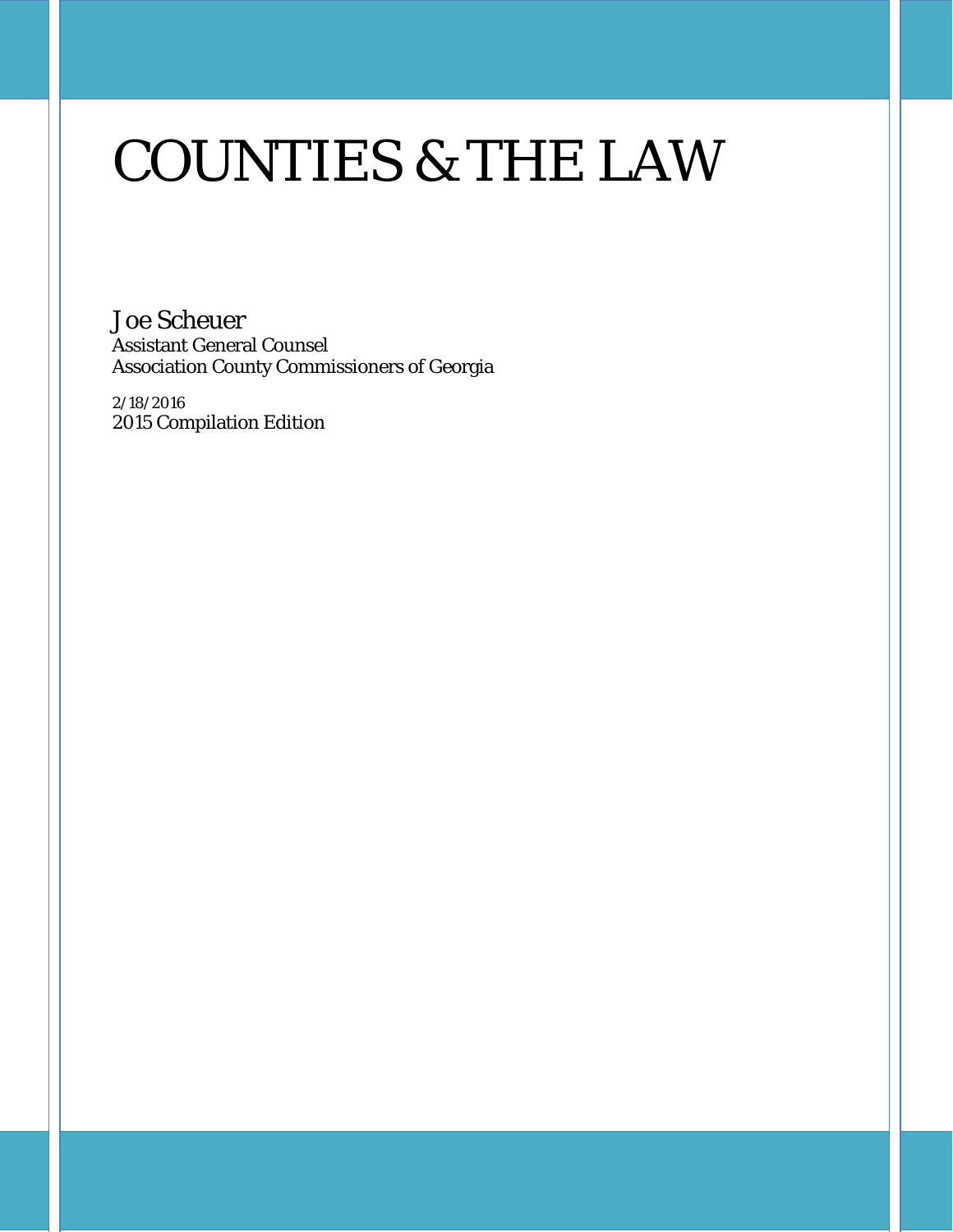*Counties & the Law 2015 Compilation Edition* includes decisions of interest to county attorneys published in the Daily Report Opinions Weekly between January 3, 2015, and January 1, 2016. It compiles into a single resource all of the individual, weekly editions of *Counties & the Law* which were posted on the Legal Resources tab of the Association County Commissioners of Georgia website at:

[http://www.accg.org/content\\_section\\_legal.asp?CatId=463&ContentType=Legal\\_Publications](http://www.accg.org/content_section_legal.asp?CatId=463&ContentType=Legal_Publications)

This compilation edition includes a Table of Topics as well as a Table of Cases to assist the user in quickly and efficiently locating items that may be of interest. Each of the tables is arranged alphabetically. The Table of Topics begins on page 2 and the Table of Cases begins on page 3.

We are very appreciative of the positive feedback we have received over the course of 2015 as a result of the publication of *Counties & the* Law and we welcome your continued suggestions and opinions.

Please contact Jim Grubiak at [jgrubiak@accg.org](mailto:jgrubiak@accg.org) or Joe Scheuer at [jscheuer@accg.org](mailto:jscheuer@accg.org) with your comments.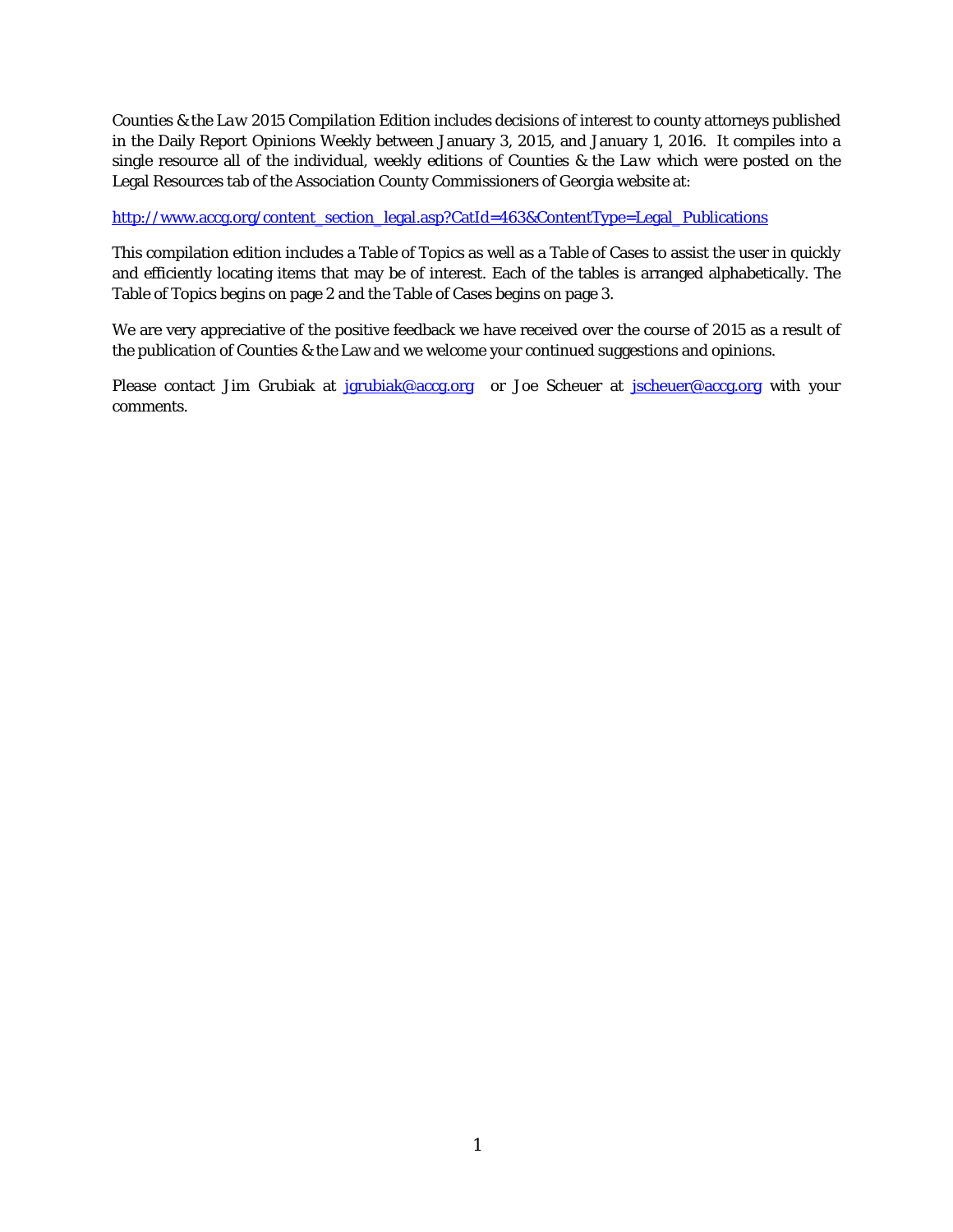#### **TABLE OF TOPICS**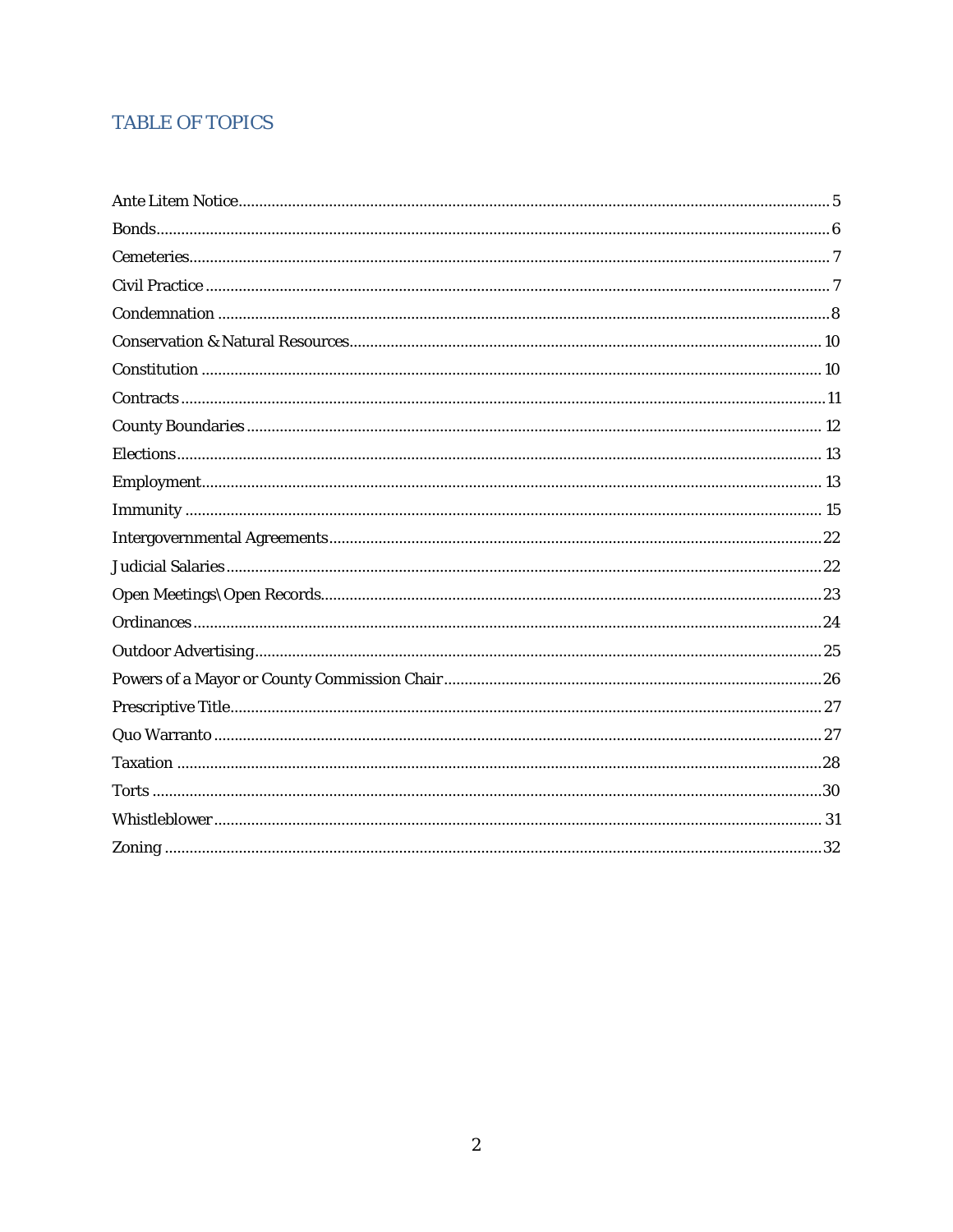#### **TABLE OF CASES**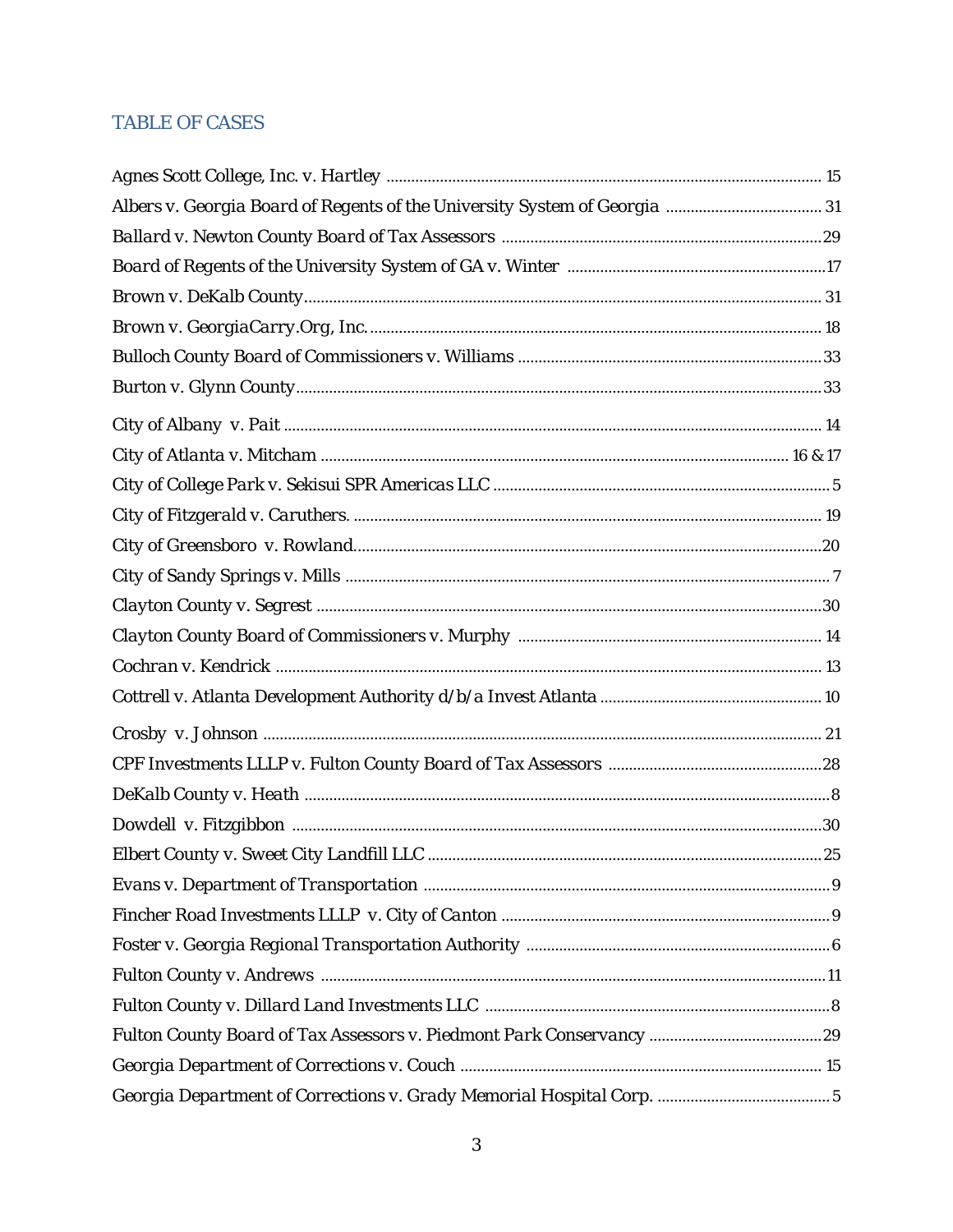| Southern States-Bartow County Inc. v. Riverwood Farm Prop. Owners Assoc. Inc.  32 |  |
|-----------------------------------------------------------------------------------|--|
|                                                                                   |  |
|                                                                                   |  |
|                                                                                   |  |
|                                                                                   |  |
|                                                                                   |  |
|                                                                                   |  |
|                                                                                   |  |
|                                                                                   |  |
|                                                                                   |  |
|                                                                                   |  |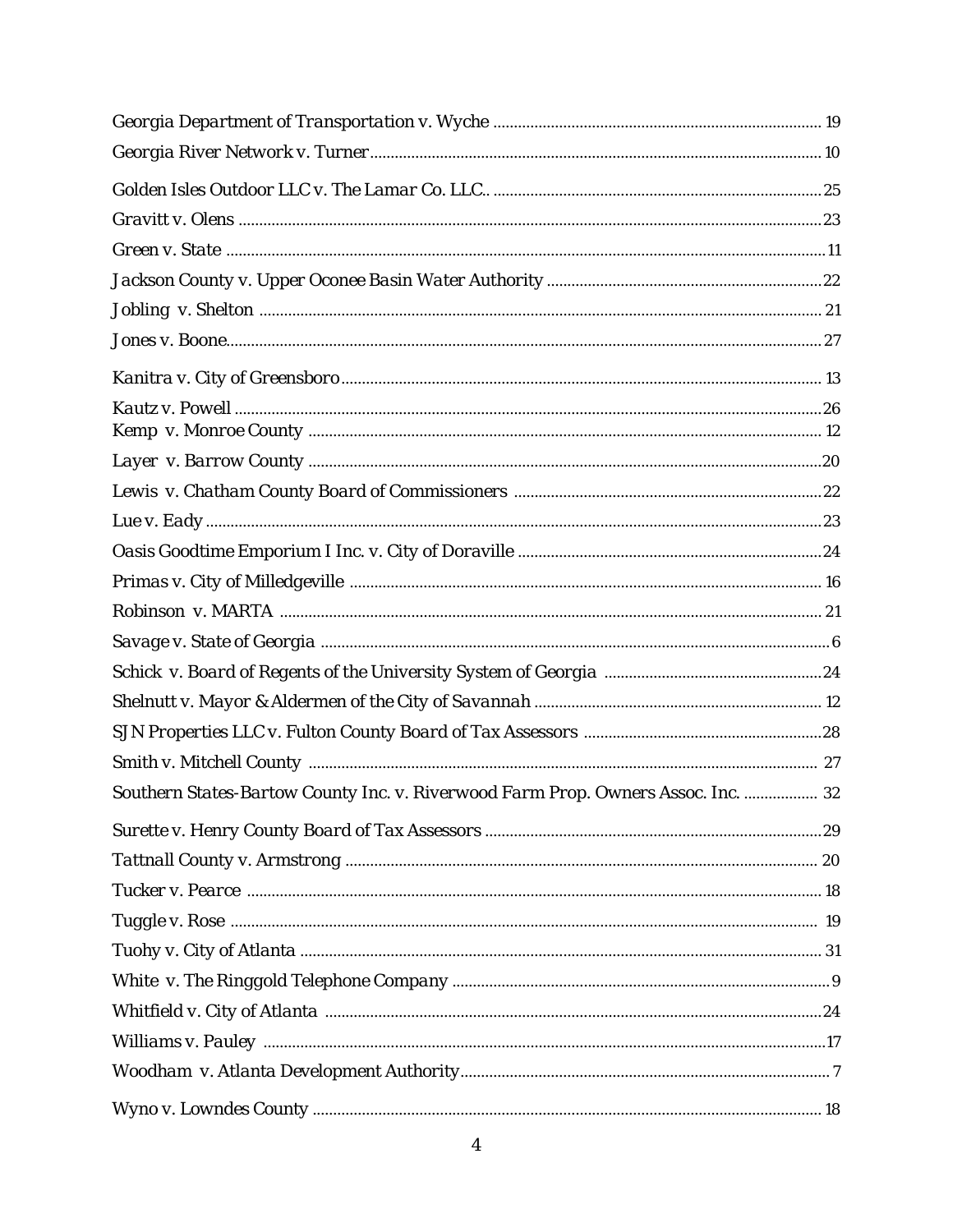# **COUNTIES & THE LAW**

# **ANTE LITEM NOTICE**

*City of College Park v. Sekisui SPR Americas LLC* 

Georgia Court of Appeals April 30, 2015; A14A1690

This case involves a dispute between a city and a subcontractor (the LLC). The LLC had worked on a city sewer project sued the city when the contractor failed to pay the LLC for work performed. The trial court granted summary judgment to the LLC. The Court of Appeals reversed. The city relied upon the *Jacks* case to support its argument that ante litem notice under OCGA 36-33-5 is applicable to a claim arising under OCGA 36-91-91. The Court "disapproved" *Jacks* to the extent that it holds ante litem notice under OCGA 36-33-5 applies to a claim under OCGA 36-91-91 because the plain text of OCGA 36-33-5 is clear that it only applies to personal injury and property damage claims. The city also contended that it was not required to obtain a payment bond since the project has been necessitated by an emergency. The Court agreed. OCGA 36-91-22 plainly provides that the only requirement is that the emergency be described in the minutes of the governing body, which it was in this case. Finally, the city contended that OCGA 36-91- 91 provides for the exclusive remedy under which the city could be sued and that claims for unjust enrichment, quantum meruit, and implied obligation are barred. Citing the *Hussey*, *Callahan*, and *Weaver* cases, the Court again agreed.

#### *Georgia Department of Corrections v. Grady Memorial Hospital Corp.*

Georgia Court of Appeals September 1, 2015; A15A0549; A15A0550

An inmate of the state DOC was transferred temporarily to custody of the county sheriff to be available for a trial in the county. While housed in the county jail, the inmate was injured and treated at the hospital. The inmate was later returned to state custody. The hospital sued the state and the county for payment for the emergency care that it rendered. The state and the county moved for summary judgment on the basis of sovereign immunity and the county also moved for summary judgment on the basis that the hospital failed to comply with the ante litem notice provisions of O.C.G.A. 36-11-1. The trial court denied both motions. The Court of Appeals reversed the trial court. O.C.G.A 42-5-2(a) imposes the duty and cost of medical care of inmates upon the custodial governmental unit. Since the state did not have custody at the time, no waiver of sovereign immunity occurred. As to the county, the plaintiff was required to prove that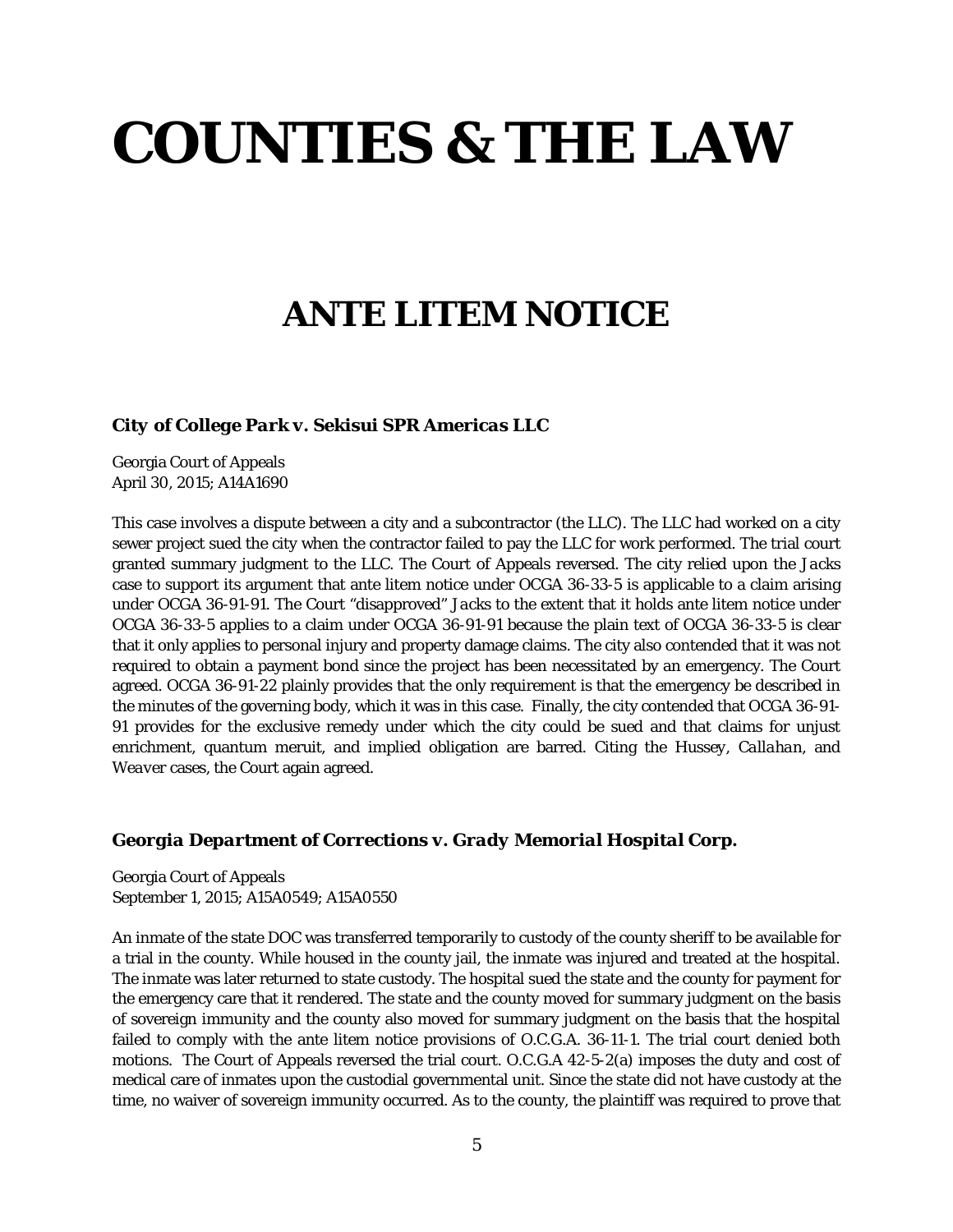it complied with ante litem notice and it failed to do so. Because of that finding, the Court did not address the immunity question as to the county.

#### *Foster v. Georgia Regional Transportation Authority*

Supreme Court of Georgia September 23, 2015; S15G0321

A passenger on a GRTA bus was injured and sued GRTA (a state authority) under the Georgia Tort Claims Act, O.C.G.A. 50-21-20, *et seq*. GRTA moved for judgment on the pleadings since the statute of limitations under the Tort Claims Act is two years and the suit was filed too late. The plaintiff argued that ante litem notice had been provided under O.C.G.A. 36-33-5(d) and that O.C.G.A. 50-21-7(c) tolled the statute of limitations under the Tort Claims Act, "as provided elsewhere in this Code" (meaning anywhere else in the O.C.G.A.) The trial court denied the motion. The Court of Appeals reversed. The Supreme Court affirmed the Court of Appeals. The Court of Appeals 'reasoned' that the two statutes simply could not be harmonized. The Supreme Court analysis went in a different direction. It 'reasoned' that statutory tolling provisions apply to claims under the Tort Claims Act in the same way and to the same extent that they would apply to claims not brought under the Tort Claims Act. In other words, since GRTA was not a municipality but rather a state authority, the municipal ante litem notice provision simply did not apply to a claim against GRTA whether the claim was brought under the Tort Claims Act or otherwise.

# **BONDS**

#### *Savage v. State of Georgia*

Supreme Court of Georgia July 8, 2015; S15A0277; S15A0278; S15A0279

*{This is an extremely long and very technical decision involving the validation of bonds for the financing of the new baseball stadium in Cobb County and interested readers should consult the text of the entire opinion.}*

The Supreme Court upheld the trial court's determination that validated the revenue bonds for the new stadium. The bonds are to be issued pursuant to an intergovernmental agreement between the county and a coliseum and exhibit hall authority (created by local Act). The authority agreed to issue the bonds to cover much of the construction cost and the county agreed to pay the authority amounts sufficient to cover the bond payments not covered by licensing fees paid by the Atlanta Braves. The Court concluded that the IGA was valid; the issuance of bonds did not violate the constitutional debt limitation, gratuities, or lending clauses of the constitution or revenue bond law; and that the process used to validate the bonds was not deficient.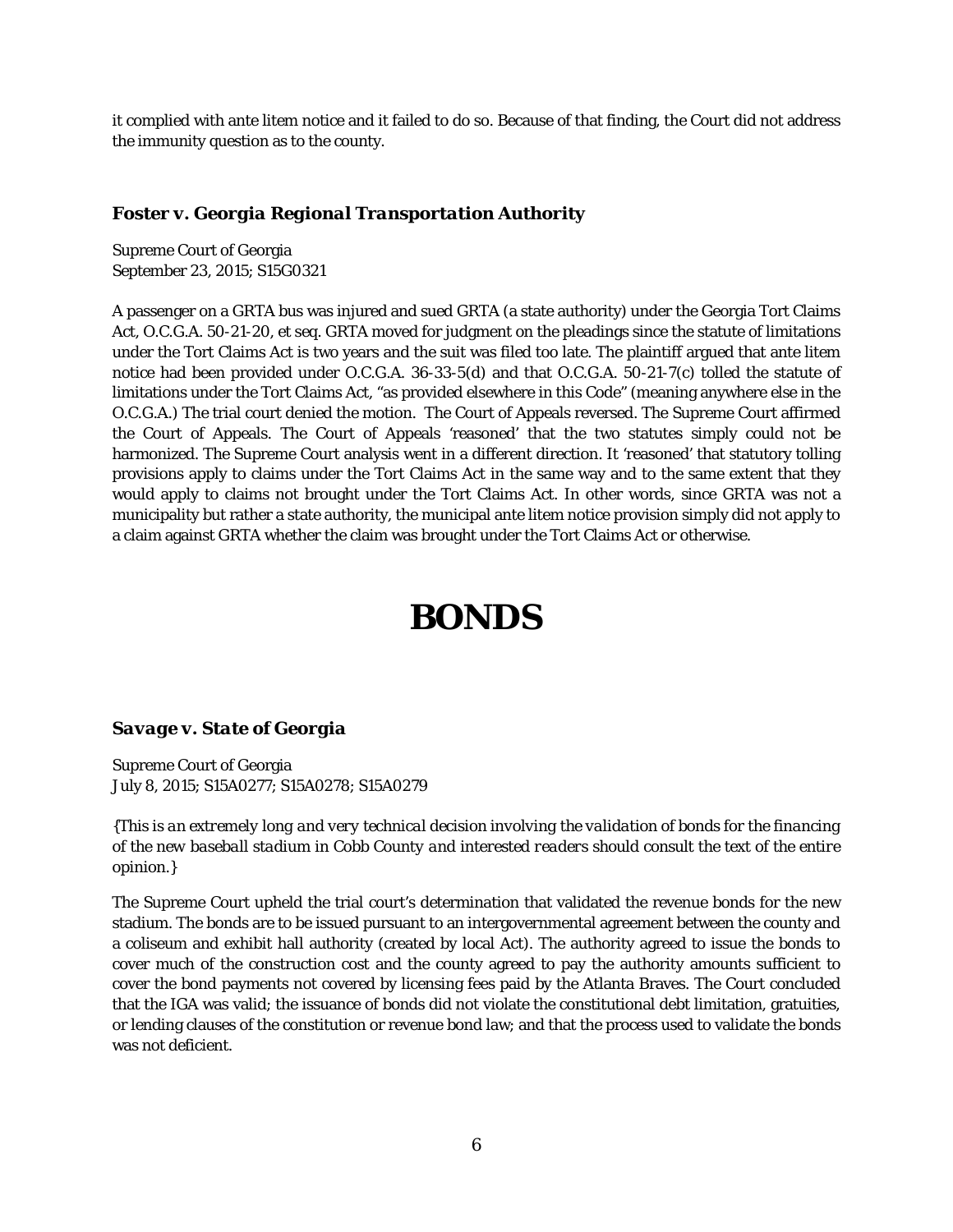### **CEMETERIES**

#### *City of Sandy Springs v. Mills*

Georgia Court of Appeals May 28, 2015; A14A1547

This case involves the questions of an abandoned cemetery and the sale of that cemetery for unpaid taxes. An individual purchased a tract of land at a tax sale. The tract contained a family burial ground. The purchaser wanted to build a single family residence on a portion of the tract where there were no human remains. The city refused to issue a building permit on the basis that the tract was encumbered by a cemetery use restriction. The purchaser sued the city alleging that a taking has occurred since the deed restriction was no longer enforceable. The trial court denied the city's motion for summary judgment. The Court of Appeals affirmed the trial court. Summary judgment is proper only when there is no genuine issue of material fact. Here, there was clear evidence that at although a cemetery easement still exists, there were genuine issues of fact as to what portion of the property has been or might be used for burial purposes and whether at least a partial abandonment of the family burial ground had taken place. The purchaser failed to obtain a ruling from the trial court on the tax sale question and consequently that resulted in a waiver of review on that issue.

### **CIVIL PRACTICE**

#### *Woodham v. Atlanta Development Authority*

Georgia Court of Appeals December 8, 2015; A15A1034; A15A1035

Woodham and a citizen group intervened in a bond validation proceeding. Their conduct in that proceeding led the trial court to order them to pay attorney fees and expenses to the authority. The Court of Appeals vacated the portion of the order on attorney fees and remanded for a statutory basis for the award. On remand, the trial court issued an order from which Woodham and the group improperly attempted to appeal leading the Court of Appeals to assess a frivolous appeal penalty. The trial court subsequently ordered them to pay attorney fees and expenses. The authority attempted to collect the awards. Following much procedural wrangling, one trial judge recused himself and Woodham sought recusal of the second judge. A contempt order was issued against Woodham. The Court of Appeals found no error regarding the judge's denial of recusal. It also found that Woodham had waived appellate review of his claim of improper discovery since he consented to discovery. The Court upheld the contempt order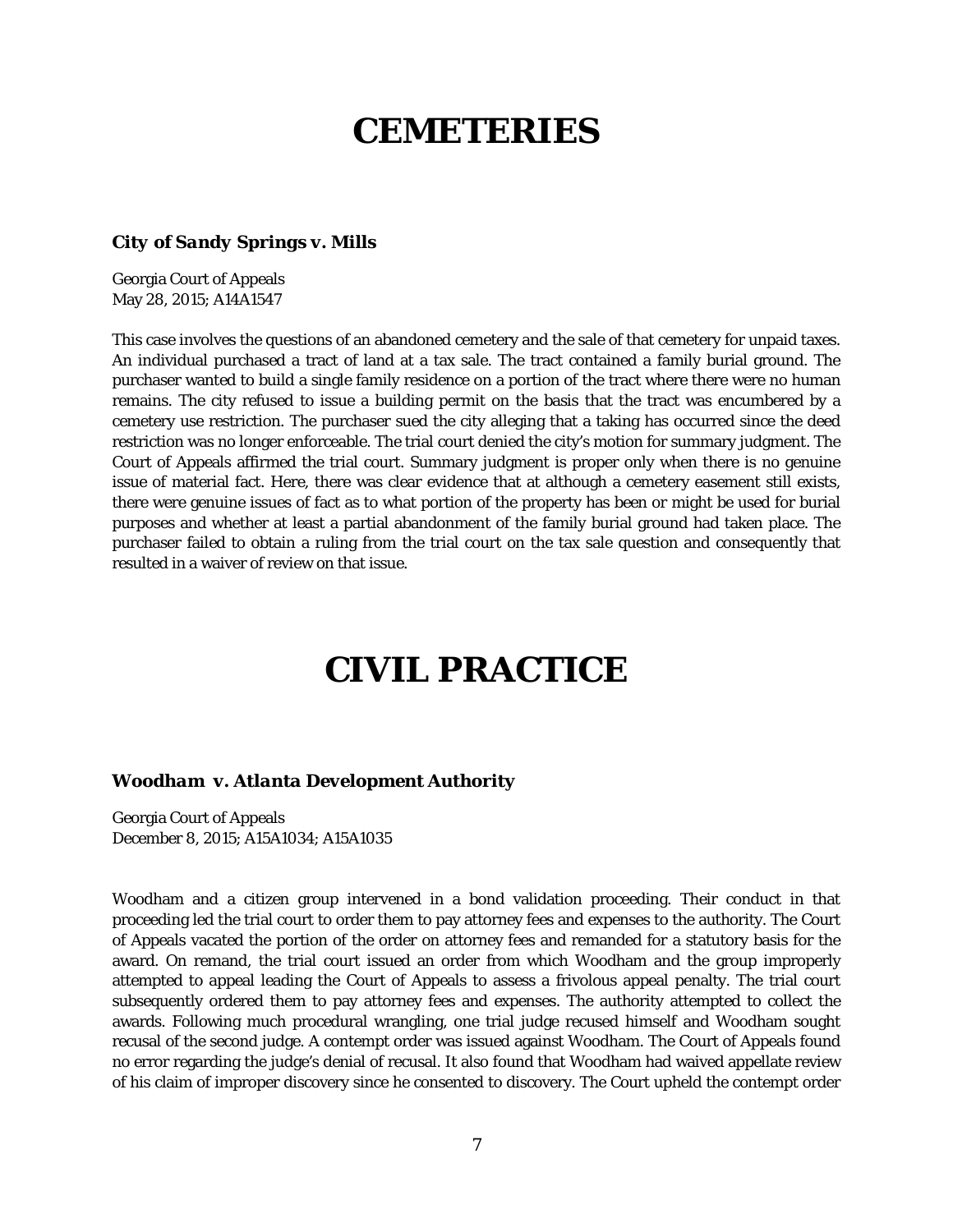but not the requirement to pay legal fees and costs to purge contempt. Finally, the Court reversed the supersedeas bond since it reversed the order as to fees and costs.

### **CONDEMNATION**

#### *Fulton County v. Dillard Land Investments LLC*

Georgia Court of Appeals January 26, 2015; A13A0562

*{The case summary of the Supreme Court decision in this case is available in Counties & the Law 2014 Compilation Edition, p11.}*

This case involves the question of whether a condemnor may voluntarily dismiss a condemnation action without the consent of the court or the condemnee, after a special master has entered an award valuing the property at issue but before the condemnor has paid the award amount into the registry of the court or to the condemnee. The Supreme Court reversed the Court of Appeals and ruled that a condemnor may not voluntarily dismiss such a condemnation action. Here, the Court of Appeals vacates its judgment and adopts the Supreme Court's opinion as its own.

#### *DeKalb County v. Heath*

Georgia Court of Appeals April 9, 2015; A14A1887

This case (*Heath* II) involves protracted litigation involving property damage allegedly caused by the county maintaining a nuisance and failing to repair its storm water drainage system. The county constructed a block retaining wall along a creek bed on the plaintiff's property. Plaintiff alleged that the county did not maintain the wall and that its deteriorated condition caused property damage. The trial court granted damages to the plaintiff in the amount which represented the cost of repairing the failing retaining wall. The Court of Appeals upheld the verdict. In *Heath* I, the plaintiff prevailed in an inverse condemnation claim for diminished value of his property caused by the flooding from the failing wall. In *Heath* II, this case, the plaintiff raised for the first time the issue of improper maintenance of the wall. Res judicata, (a court judgment is conclusive between the same parties as to all matters before the court) does not prevent the damages in *Heath* II. The 2 causes of action were not identical. Diminution of property value caused by the flooding is not the same thing as the cost of maintenance and repair of the wall which allowed the flooding. The plaintiff was not required to simply amend the claim in *Heath* I because a nuisance cause of action arose in this case every time it rained.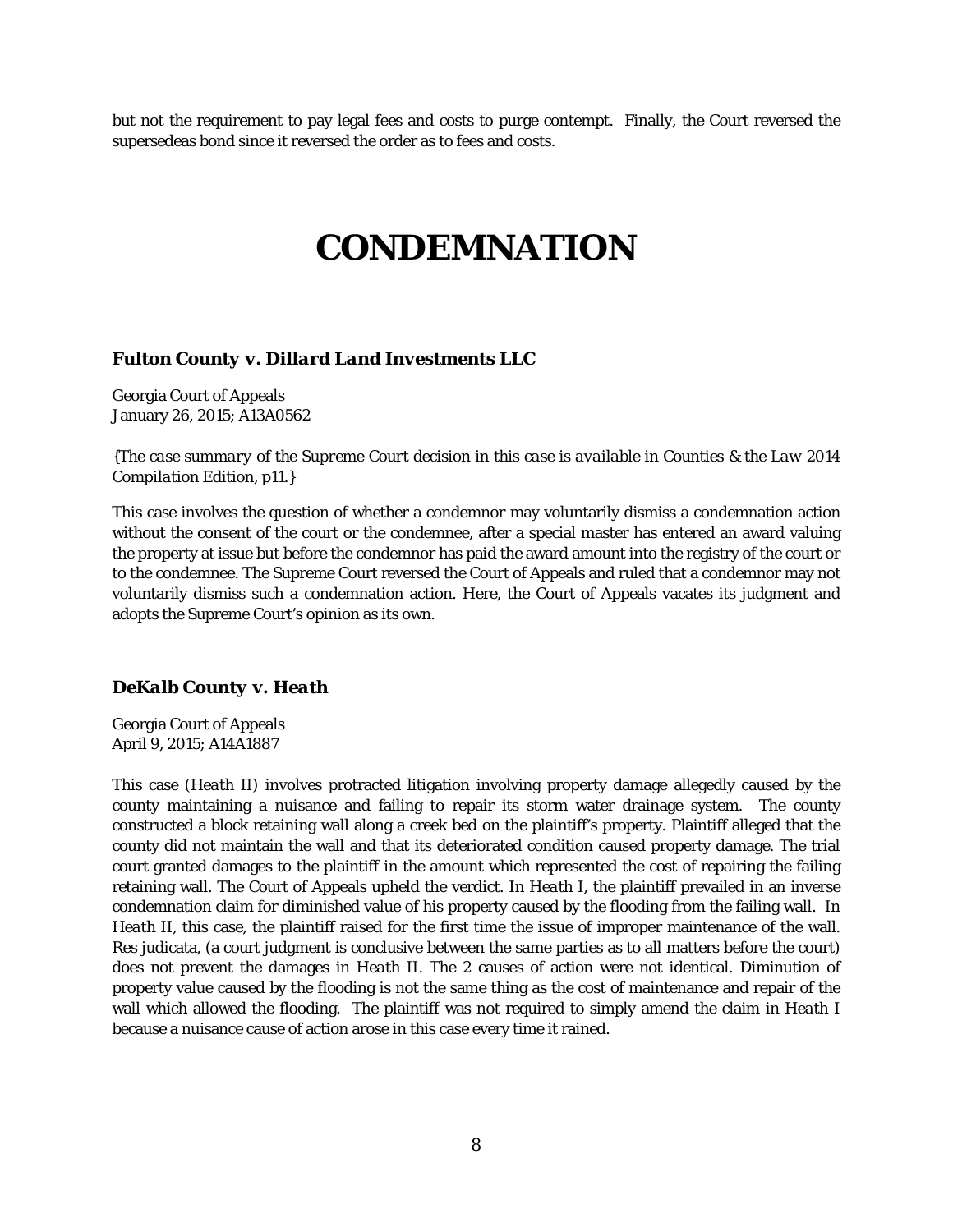#### *Evans v. Department of Transportation*

Georgia Court of Appeals April 17, 2015; A14A1795

This case involves a dispute over the value of undeveloped timberland containing an underground kaolin deposit. The land was condemned by DOT for a road project. The trial court granted a condemnation award far below what had been sought by the property owners. The Court of Appeals upheld the award. The property was located within the corporate limits of a city and closely situated to a neighborhood. It was zoned agricultural under the city ordinance, and thus mining was not a permitted use of the property. DOT asserted the highest and best use under current zoning was its present use as timberland and valued it accordingly. DOT experts also opined that the kaolin deposit should not be taken into account as the property could not be mined and that a change in zoning of the property was not likely. The Court held that, as in other types of condemnation cases, zoning considerations are relevant and material to a jury determination of what constitutes just and adequate compensation. Given the record of evidence, the Court could not say that the opinion testimony of DOT's experts regarding the likelihood of a change in zoning was speculative.

#### *White v. The Ringgold Telephone Company*

Georgia Court of Appeals December 8, 2015; A15A1382

The telephone company and a property owner entered an easement agreement for telephone and telecom services. The company agreed to provide certain services to the property owner at no charge. The company stopped the services and the owner sued for breach of contract and a declaratory judgement canceling the easement. The company then sought to condemn the property. The Court of Appeals held the pendency of the breach of contract suit did not preclude the special master condemnation proceeding under O.C.G.A. 22-2-101.

#### *Fincher Road Investments LLLP v. City of Canton*

Georgia Court of Appeals December 28, 2015; A15A1280

This case involves a temporary rather than a permanent taking. A city sought to condemn property. Protracted litigation ensued. The city sought to dismiss the condemnation. The trial court awarded attorney fees and litigation costs to the owner, but no compensation for the temporary taking. The Court of Appeals reversed. It is well established that when the government's actions have worked a taking of all use of the property, no subsequent action by the government can relieve it of the duty to provide compensation for the period during which the taking was effective.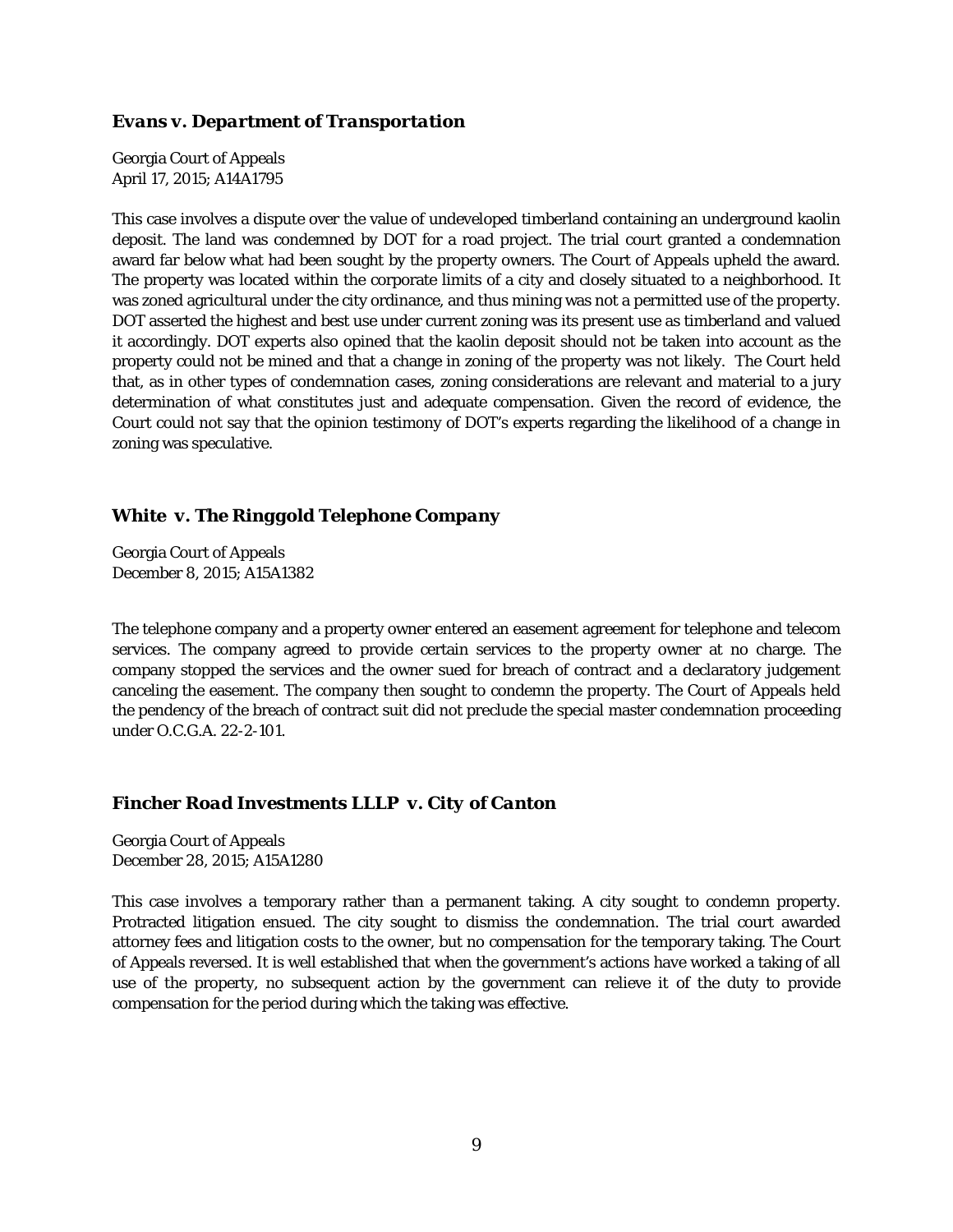# **CONSERVATION & NATURAL RESOURCES**

#### *Georgia River Network v. Turner*

Supreme Court of Georgia June 18, 2015; S14G1780; S14G1781

*{This is a long and complex case with a convoluted procedural history. Interested readers may want to consult the Court of Appeals case text or Counties & the Law 2014 Compilation edition, p. 12 for a better understanding of the matter.}* A county board of commissioners planned to build a fishing lake and sought and was granted a stream buffer variance under O.C.G.A. 12-7-1 et seq. from the director of the environmental protection division of the Department of Natural Resources. Two different river protection groups filed a challenge to the buffer variance. An administrative law judge reversed the variance. Judicial review was sought in the superior courts of Fulton and Grady counties. Both superior courts reversed the decision of the ALJ. The river groups appealed both orders. The EPD and the county appealed the Grady county court order. The Court of Appeals reversed both trial court orders. The Court concluded that the river groups challenged an 'order or action' of the EPD, that they had standing to do so, and that the trial courts erred in determining that the buffer requirement applied only to state waters with wrested vegetation. The Court noted that although the statute was internally inconsistent, the legislative intent of the General Assembly was expressed clearly in O.C.G.A. 12-7-2, and therefore it must be read to give effect to the intent to strengthen and extend erosion and sediment control activities. The Supreme Court reversed the Court of Appeals. The Court held that the buffer requirement under O.C.G.A. 12-7- 6(b)(15)(A) does not apply to state waters that are adjacent to banks without wrested vegetation. Consequently, no further analysis is necessary since the literal language of the statute does not provide for a buffer.

### **CONSTITUTION**

#### *Cottrell v. Atlanta Development Authority d/b/a Invest Atlanta*

Supreme Court of Georgia March 16, 2015; S14A1874

This case involves multiple constitutional issues regarding the financing of the new stadium facility in downtown Atlanta (the New Stadium Project or NSP). Following the bond validation hearing, the trial court validated the bonds over the objections of the interveners who asserted that, among other things, the 2010 amendment to O.C.G.A. 48-13-51(a)(5) (the hotel motel tax) which allowed the tax to be extended for the purpose of constructing a successor facility to the current domed stadium, was an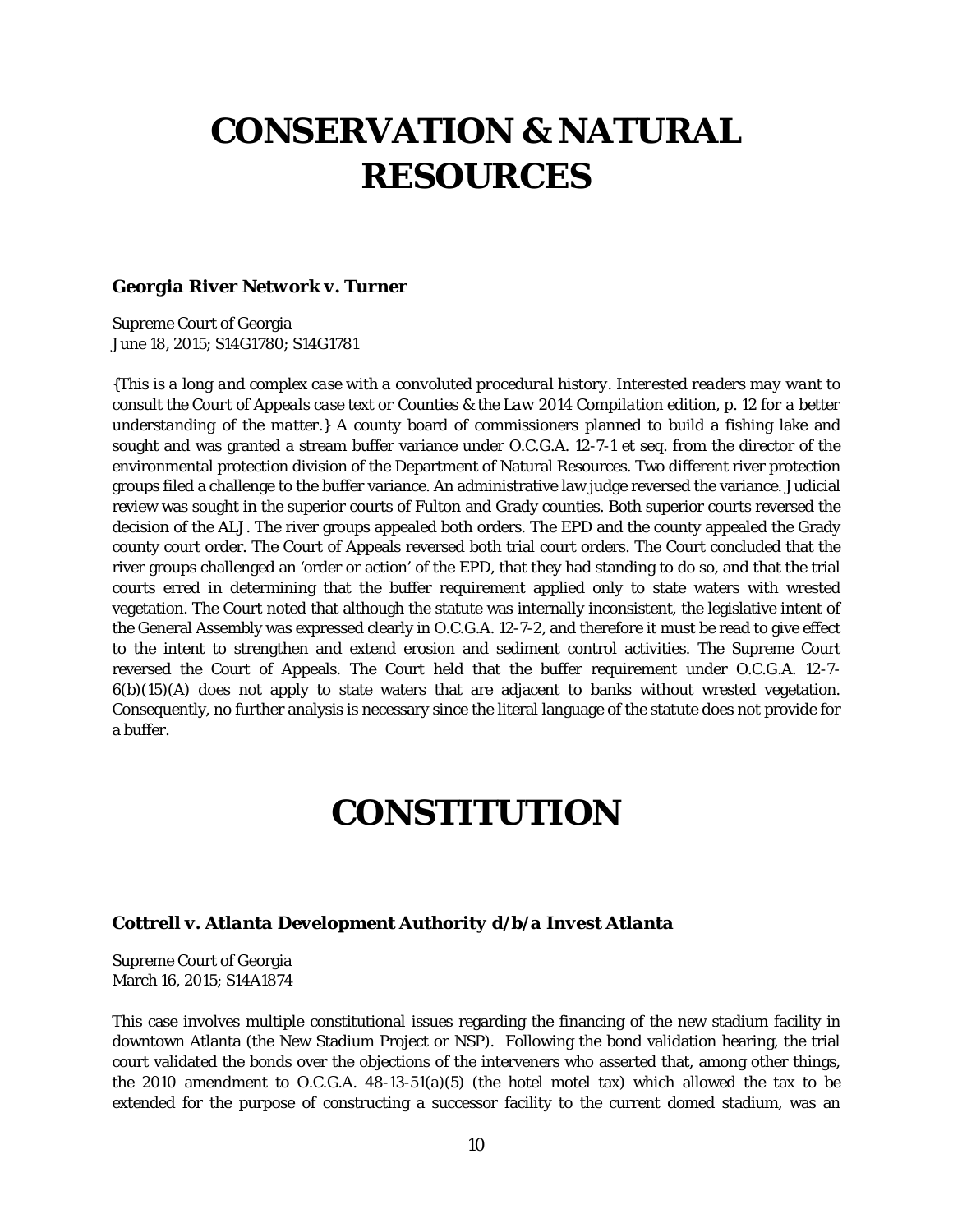unconstitutional special law which violated Art. III, Sec. VI, Para. IV(a) of the Constitution. On appeal, the Supreme Court upheld the trial court. The Supreme Court in fact quoted the part of the 2010 amendment that set a condition precedent requiring a contract with an NFL team to use the NSP through the end of the extension period and still found the statute to be of uniform operation throughout the state. The Court's analysis was that the domed stadium provision under  $(a)(5)$  was merely one of many exceptions to the 3% hotel motel levy under (a)(1). The Court blithely goes on to say that "it is of no consequence" that the provision only affects the NSP at this time since any other city or county under (a)(5)(A) could likewise build their own multipurpose domed stadium facility. What the Court does not address is that "any other city or county under  $(a)(5)(a)$ " is apparently ONLY the City of Atlanta and Fulton County. Consequently, one is left wondering what it would take for the Court to find that a classification was arbitrary and unreasonable to the extent necessary to trigger what little seems to be left of the special laws prohibition. At least those jurisdictions which levy a hotel motel tax may rest easy knowing that their respective levies are safe from a special law claim. *{The case also deals with questions regarding invalid intergovernmental contracts related to the NSP and Revenue Bond Law violations because the authority does not own or operate the NSP and the revenue was not derived from the project. The Court was equally untroubled by these claims and the interested reader is directed to the full text of the case for those matters.}*

#### *Green v. State*

Georgia Court of Appeals June 12, 2015; A14A1849

This case involves the alleged violation of privacy rights. Following surveillance in connection with burglaries, police obtained a court order allowing the placement of a GPS device on a suspect's vehicle. The suspect was subsequently arrested following additional burglaries. The trial court refused defendant's motion to suppress the GPS evidence as a constitutional violation of privacy. The defendant was convicted. The Court of Appeals affirmed the trial court. To be aggrieved by an unreasonable search and seizure, one must show that the government has trespassed upon one's property or invaded some place where one has a reasonable expectation of privacy. Here, the truck belonged to the co-defendant so it was not his property. {The case also involves issues regarding waiver of right to a jury trial and the interested reader is directed to the case text for those matters.}

### **CONTRACTS**

#### *Fulton County v. Andrews*

Georgia Court of Appeals July 17, 2015; A15A0712

County public defenders sued the county asserting breach of contract and pay disparity because the county attorneys were paid a higher amount. The Court of Appeals upheld the trial court. County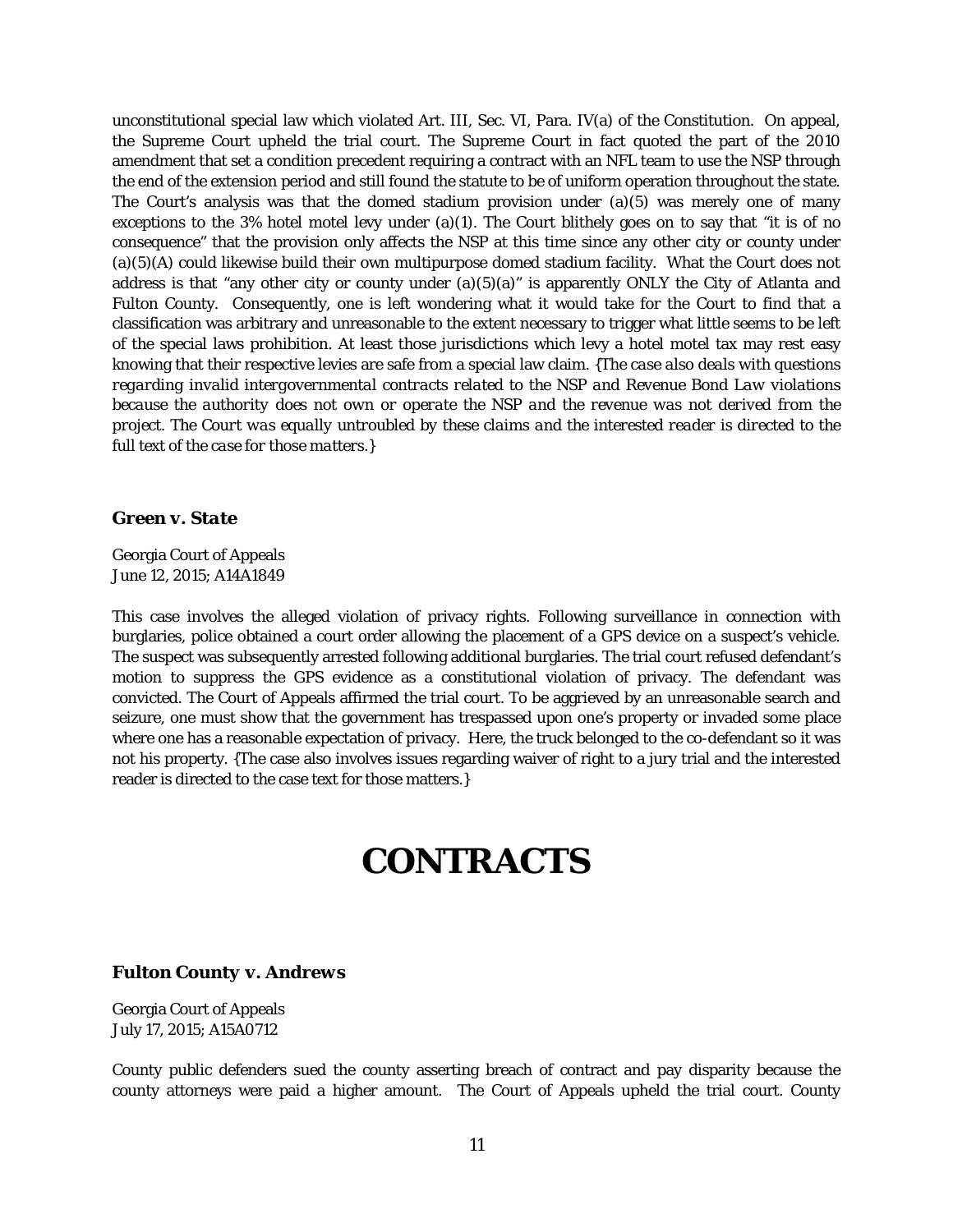attorneys and public defenders were classified the same under the merit system consequently the personnel regulations were violated.

#### *Shelnutt v. Mayor & Aldermen of the City of Savannah*

Georgia Court of Appeals July 24, 2015; A15A0381

This case involves a pay dispute between city firefighters and the city governing authority. The city had a written pay policy and the firefighters were paid less than the amount specified under that pay policy. The firefighters sued alleging breach of contract (the pay policy). The trial court granted the city's motion to dismiss. The Court of Appeals reversed the trial court. The city argued that a provision in the policy which allowed the city manager to make exceptions demonstrated that the policy was discretionary and not binding. The city also relied upon disclaimer language in the employee handbook stating that employment policies were only a general guide and could be changed at any time and that the employee handbook did not constitute either an express or implied contract. The Court first noted that prior to 2014; the pay policy was not part of the handbook. The version controlling the employees in this case is determined by time of employment. At that time, the handbook did not contain any of the noted disclaimers. Therefore, the pay policy itself controls. Although the firefighters were terminable-at-will, such an employment relationship can still give rise to certain contractual rights. Consequently, the Court could not say that the firefighters might not be entitled to contractual relief under any state of provable facts. Finally, the city manager was required to exercise discretion in making exceptions in good faith. That officer was accused of personal favoritism and bias. Thus the discretionary language does not demand dismissal as a matter of law.

# **COUNTY BOUNDARIES**

#### *Kemp v. Monroe County*

Supreme Court of Georgia November 10, 2015; S15A1741

*{This is round 2 of a long standing boundary dispute between Bibb and Monroe counties. For Round 1, see C&tL 2014 Compilation Edition, p. 14.}*

The Supreme Court for the second time reversed the trial court and remanded the case. The trial court misconstrued the previous ruling (Round 1) as expressly precluding the Secretary of State from allowing the record to be reopened and new evidence to be introduce and developed. The Secretary of State is not making a second determination of the true boundary. It was his initial failure to make a final determination as to the boundary line that is the reason for this appeal. The trial court should not have prohibited the Secretary of State from holding a hearing and considering new evidence before reaching a final decision.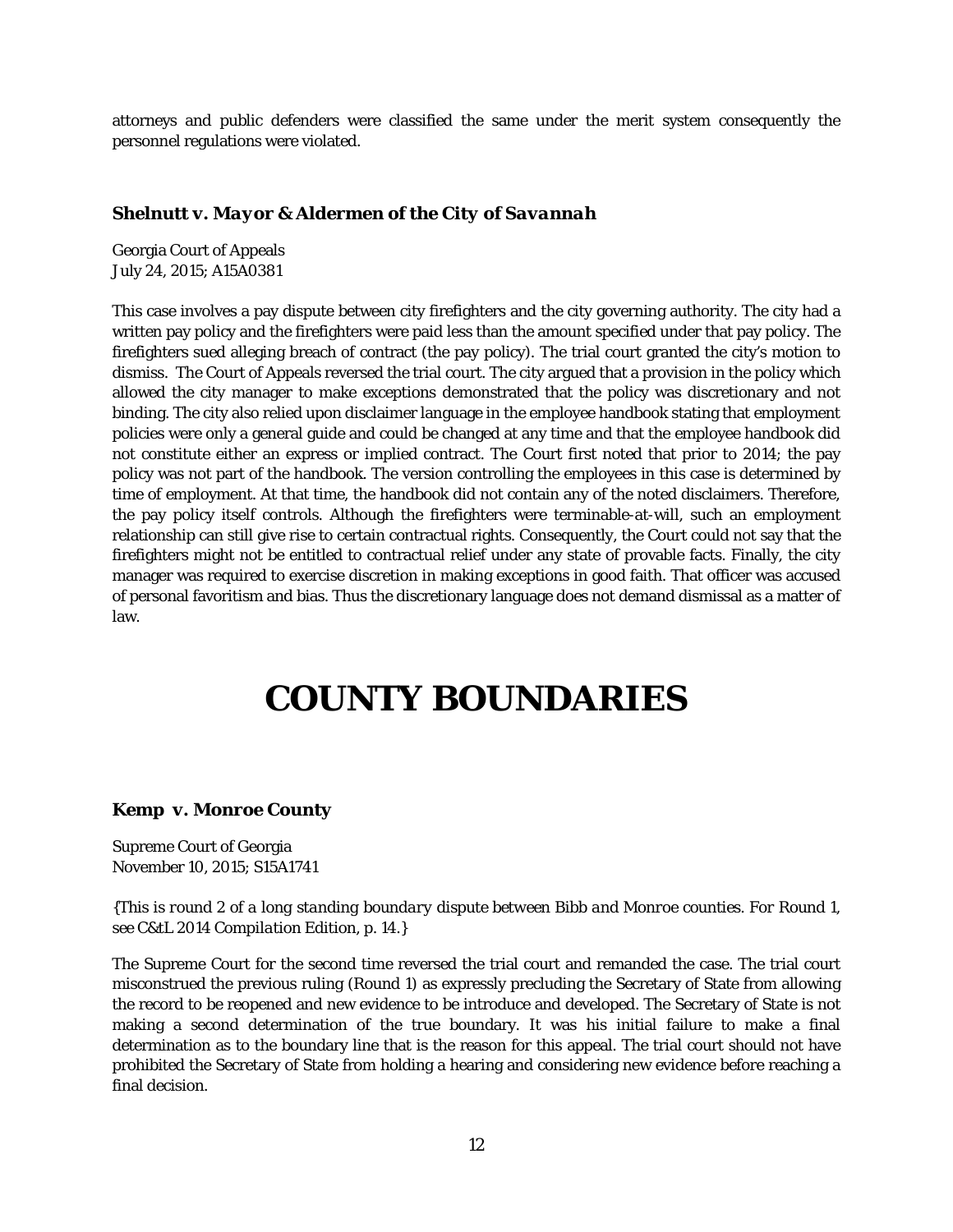# **ELECTIONS**

#### *Kanitra v. City of Greensboro*

Supreme Court of Georgia March 4, 2015; S14A1870

This case involves the question of the status of a holdover member of a city planning and zoning board. The board was created by ordinance pursuant to general authority under the city charter for the creation of boards. The ordinance specified four year terms. A member of the board was not reappointed at the end of term, but continued to serve as a holdover member. The city council then appointed a new member, but the holdover member contended that he could only be removed for cause and was entitled to notice and hearing prior to being removed. The trial court determined the city could replace the member without regard to cause. The Supreme Court agreed. First, neither the city charter nor the ordinance allows the board member to hold over after the term expires. Although general law does so provide for officers of the state, O.C.G.A. 45-2-4, the Court does not decide whether the board member was such an officer. The Court reasoned that even if the member was entitled to hold over, the city could still replace him at any time and the removal for cause protection would not be available in such case. Further, there was no legitimate claim to entitlement to the position once he became a holdover so due process protections would not apply.

# **EMPLOYMENT**

#### *Cochran v. Kendrick*

Supreme Court of Georgia September 18, 2015; S15A0833

A tax commissioner reorganized the office by eliminating certain positions and creating some new ones. One of the new positions required a bachelor's degree. A person whose position had been eliminated applied for the new position but was not selected as her education level was only a high school equivalency. She did not apply for any other position and her employment was terminated. She brought suit alleging racial discrimination. The trial court granted summary judgment to the tax commissioner. The Court of Appeals upheld the trial court. The former employee failed to show that the tax commissioner had a clear legal duty to maintain her employment and failed to show she was ever a merit system employee. The reason for the reorganization, increased office efficiency, was a legitimate nondiscriminatory reason for the adverse employment decision as was providing for an educational qualification. The terminated employee failed to show that either reason was a pretext for discrimination.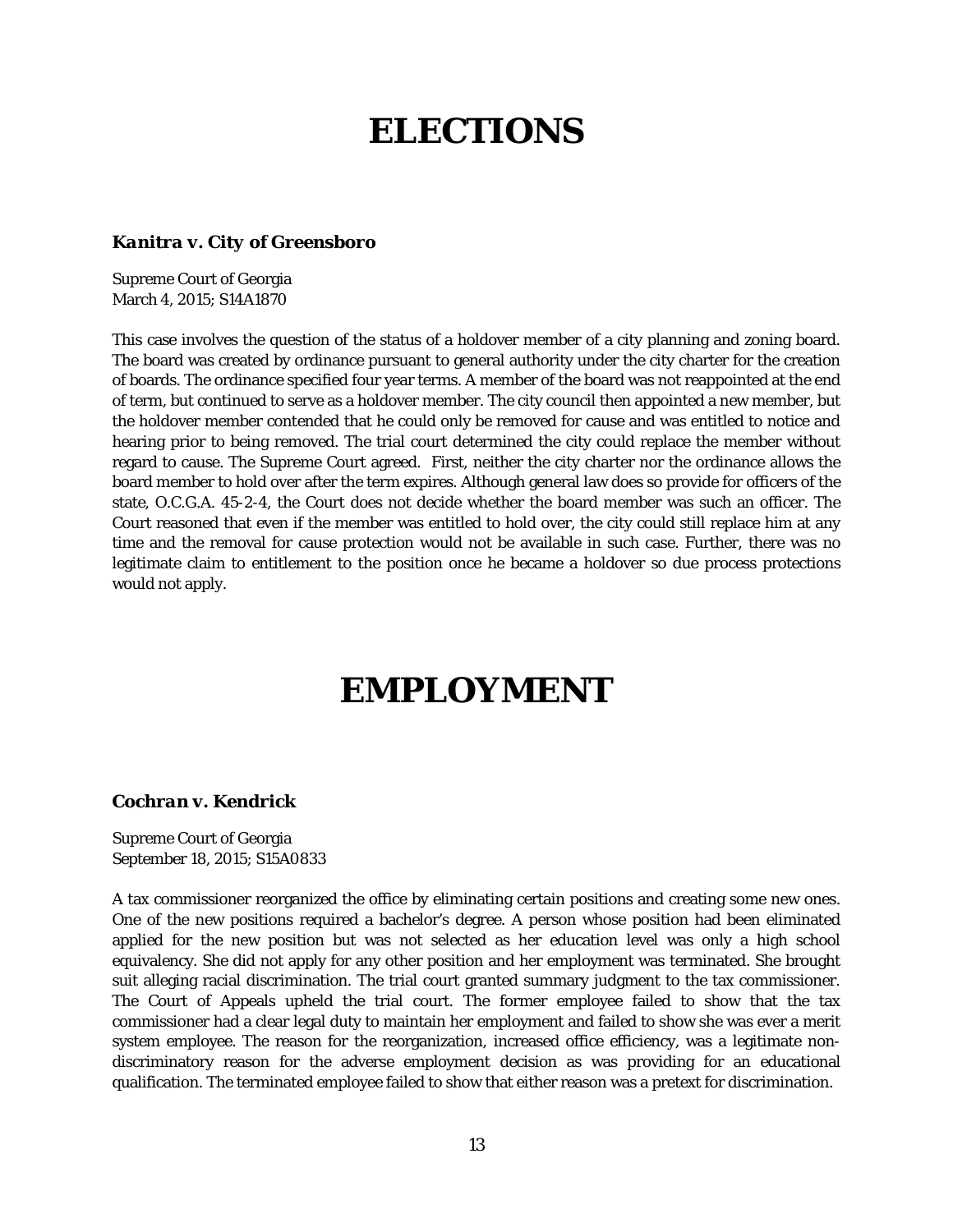#### *Clayton County Board of Commissioners v. Murphy*

Supreme Court of Georgia October 16, 2015; S15A0995

An assistant director in the community development department was terminated after having been warned that he was not to do building inspections for property where his private electrical service firm had done business. The terminated employee appealed to the county civil service board claiming the firing had been without cause. The board agreed and ordered him to be reinstated. The county appealed to the superior court. In the meantime, the assistant director position had been eliminated through a reduction in force (RIF) program. The trial court dismissed the county appeal from the reinstatement order of the board. The county refused to rehire the former employee and he filed a mandamus action to compel the county to rehire him. The trial court granted the writ of mandamus. The Supreme Court reversed. The Court analysis began with whether the former employee had a clear legal right to employment in the former position as assistant director. The trial court order only stated that he must be provided with employment as specified in the civil service rules. It refers, however, to the particular rule about RIF terminations and offering a position that is of the same nature as that which had been previously held. The rule does not require an eliminated position to be recreated, so there is no clear legal right to the position. Next, the Court looked at whether the trial court was authorized to require that the county offer employment in some other position. While there may have been 'available' jobs 'of the nature' of assistant director, nothing in the trial record establishes that an available job was sufficiently similar to his prior job to provide him with a clear legal right to that job. Because mandamus requires the petitioner to establish a clear legal right to the job, the trial court erred.

#### *City of Albany v. Pait*

Georgia Court of Appeals December 23, 2015; A15A1180; A15A1181

A firefighter pled guilty to two counts of theft and was terminated by the city fire department. The former employee appealed to the city manager who conducted an evidentiary hearing and affirmed the decision. The case was then appealed to superior court. The trial court held that the city manager's decision was not supported by the evidence. The Court of Appeals reversed. The test should have been whether there was any evidence to support the administrative agency rather than to reweigh that evidence. There was no procedural due process problem since the fire department's termination notice expressly informed the former employee of the termination and of the right of appeal to the city manager.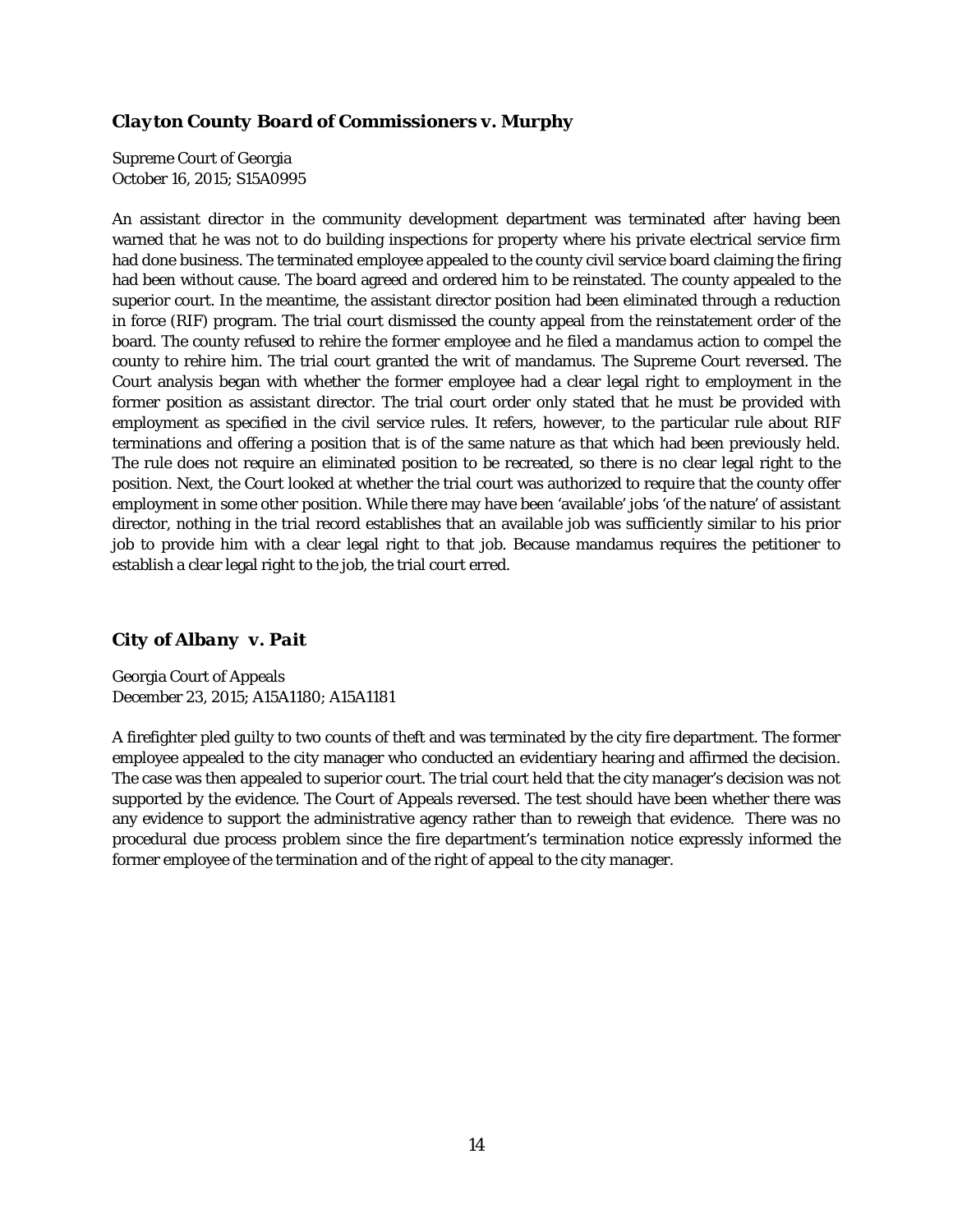### **IMMUNITY**

#### *Georgia Department of Corrections v. Couch*

Georgia Court of Appeals February 2, 2015; A13A0223 *{The case summary of the Supreme Court decision in this case is available in Counties & the Law 2014 Compilation Edition, p. 22.}*

This case involves the question of whether the GA Tort Claims Act expressly waives sovereign immunity when a settlement offer is rejected. A prisoner was injured while on a work detail at the warden's house. After filing suit, his settlement offer was rejected and he then prevailed at trial. The trial court found that the state had waived sovereign immunity with respect to the claim for attorneys' fees under O.C.G.A. 9-11- 68. The Court of Appeals agreed and upheld the trial court. The Court of Appeals noted that the statute does not provide an independent cause of action, but, merely establishes circumstances in the event of the rejection of an offer of settlement under which attorney fees are to be paid. Thus the claim that the fees are barred by sovereign immunity is rejected. The Supreme Court granted certiorari. Citing *Fru-Con* and other cases, the Court held that an award of attorney fees under O.C.G.A. 9-11-68(b) does not come within the GA Tort Claims Act definition of a tort 'claim' because expended fees are not a 'loss'. Further, that subsection (b) does not create an independent tort or other cause of action. Instead, the attorney fees awarded under the offer-of-settlement statute are wholly dependent on the parties' conduct during the underlying tort action and may be sought only in connection with such an action. This leads to the conclusion that sovereign immunity is waived for such awards. However, while the General Assembly waived sovereign immunity for tort actions under the GA Tort Claims Act, this does not mean that state defendants and their lawyers are free to violate the rules of civil litigation and sabotage the just, speedy, and, inexpensive determination of such actions. Having waived sovereign immunity under the GA Tort Claims Act, it was not necessary that a separate, explicit immunity waiver be provided for every step of the resulting litigation which might require the state to pay money or expend resources. Consequently, the Court of Appeals holding that sovereign immunity did not bar an award of attorney fees and litigation costs is affirmed, but under a different rationale. The case was remanded back to the trial court for recalculation of the attorney fee award for the reasonable value of the professional legal services actually provided during the period from the date of the rejection of the settlement offer through the entry of judgment. Here, the Court of Appeals vacates the inconsistent portion of its judgment and adopts the Supreme Court's opinion as its own.

#### *Agnes Scott College, Inc. v. Hartley*

Georgia Court of Appeals February 112, 2015; A12A1989

This case involves the question of whether the GA Tort Claims Act expressly waives sovereign immunity for campus police officers of a private college. The answer is no. The officers do not qualify as state officers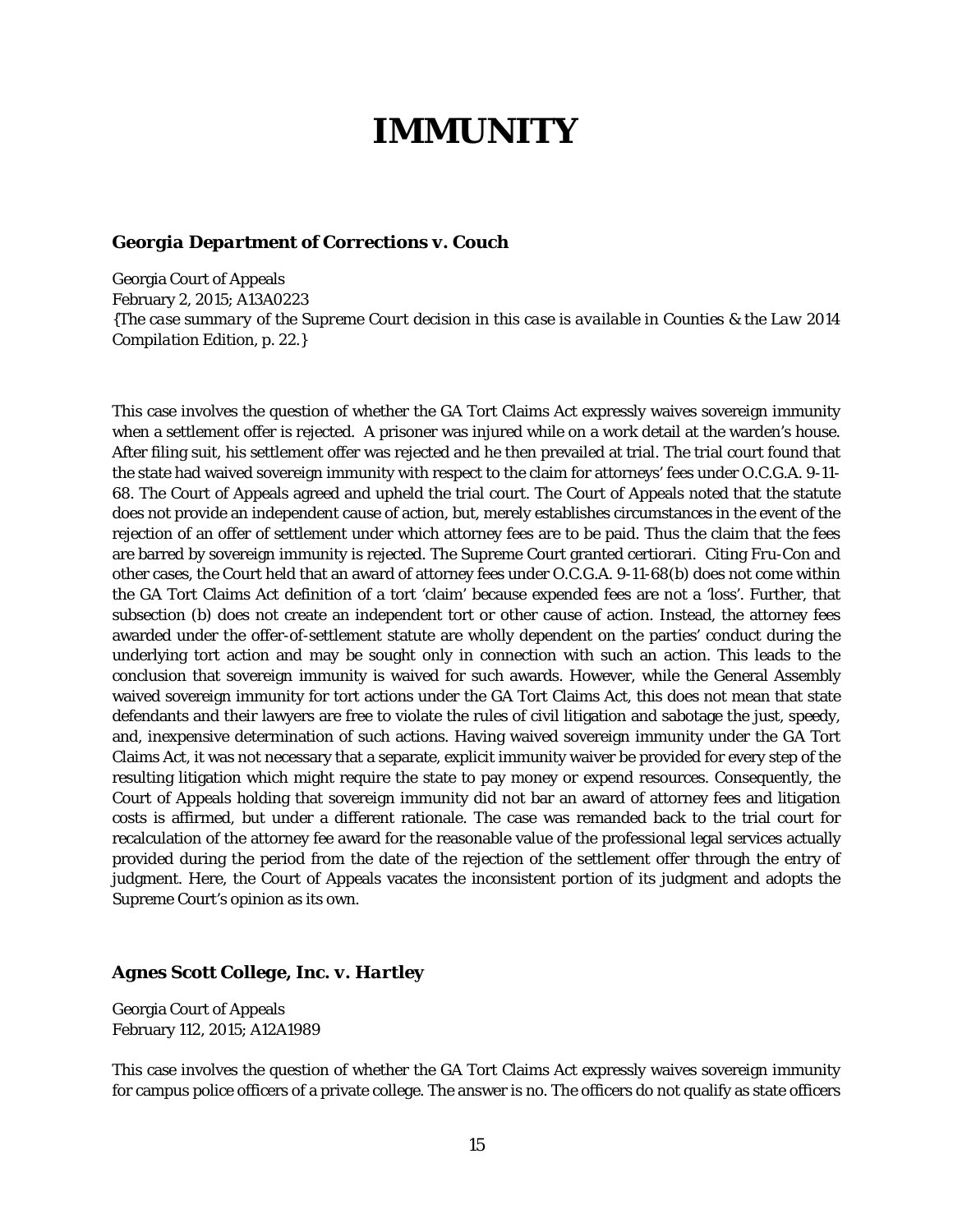or employees and were not acting for a state government entity. Summary judgment to the college was incorrect under the circumstances of this case because the college did not establish that Hartley could not possibly present evidence that the campus police were acting under the direction of the college at the time the alleged tort was committed.

#### *Primas v. City of Milledgeville*

Supreme Court of Georgia February 19, 2015; S12G0753

This case involves the question of a waiver sovereign immunity. An individual was injured while driving a prison work-detail van. The van was leased to DOT, but under a contract, the city was responsible for maintenance and insurance. The brakes failed and the van crashed into a utility pole. Primas sued the city alleging negligent failure to inspect and maintain. The city moved for summary judgment arguing that the maintenance was a discretionary act for which sovereign immunity had not been waived. The trial court denied the motion and the Court of Appeals reversed. The Supreme Court reversed. A city is immune under sovereign immunity unless immunity is waived. O.C.G.A. 36-33-1(b) waives immunity for the negligent performance of a ministerial function but retains immunity for other government functions. Here, the Court of Appeals failed to make any determination regarding whether the negligence arose out of the performance or nonperformance of a governmental function and failed to apply the definitions of governmental and ministerial functions as those terms relate to the city's sovereign immunity. The case is remanded back for reconsideration of these points and in light of the City of Atlanta v. Mitcham decision.

#### *City of Atlanta v. Mitcham*

Supreme Court of Georgia February 19, 2015; S14G0619

This case involves the question of a waiver sovereign immunity. An individual alleged he was injured while in police custody due to their failure to provide him necessary medical treatment. The city moved for summary judgment arguing that the medical care of an inmate was a discretionary act for which sovereign immunity had not been waived. The trial court denied the motion and the Court of Appeals upheld. The Supreme Court reversed. A city is immune from liability for acts taken in the performance of its governmental functions but it may be held liable for the negligent performance of its ministerial functions. The determination of whether a function is governmental or ministerial in character for purposes of city sovereign immunity focuses broadly on the nature, purpose, and intended beneficiaries of the function performed by the city. The definition and evaluation of an act performed by an individual for purposes of official immunity is not interchangeable with and should not be substituted for the definition used to identify the nature of the functions of a city for purposes of sovereign immunity. The term 'ministerial duties' as it pertains to the question of official immunity should not be confused with the term 'ministerial functions' as it is used in determining the waiver of sovereign immunity under O.C.G.A 36-33-1(b). Because there has been no waiver of sovereign immunity in this case, the plaintiff is precluded from negligence claims against the city and the police.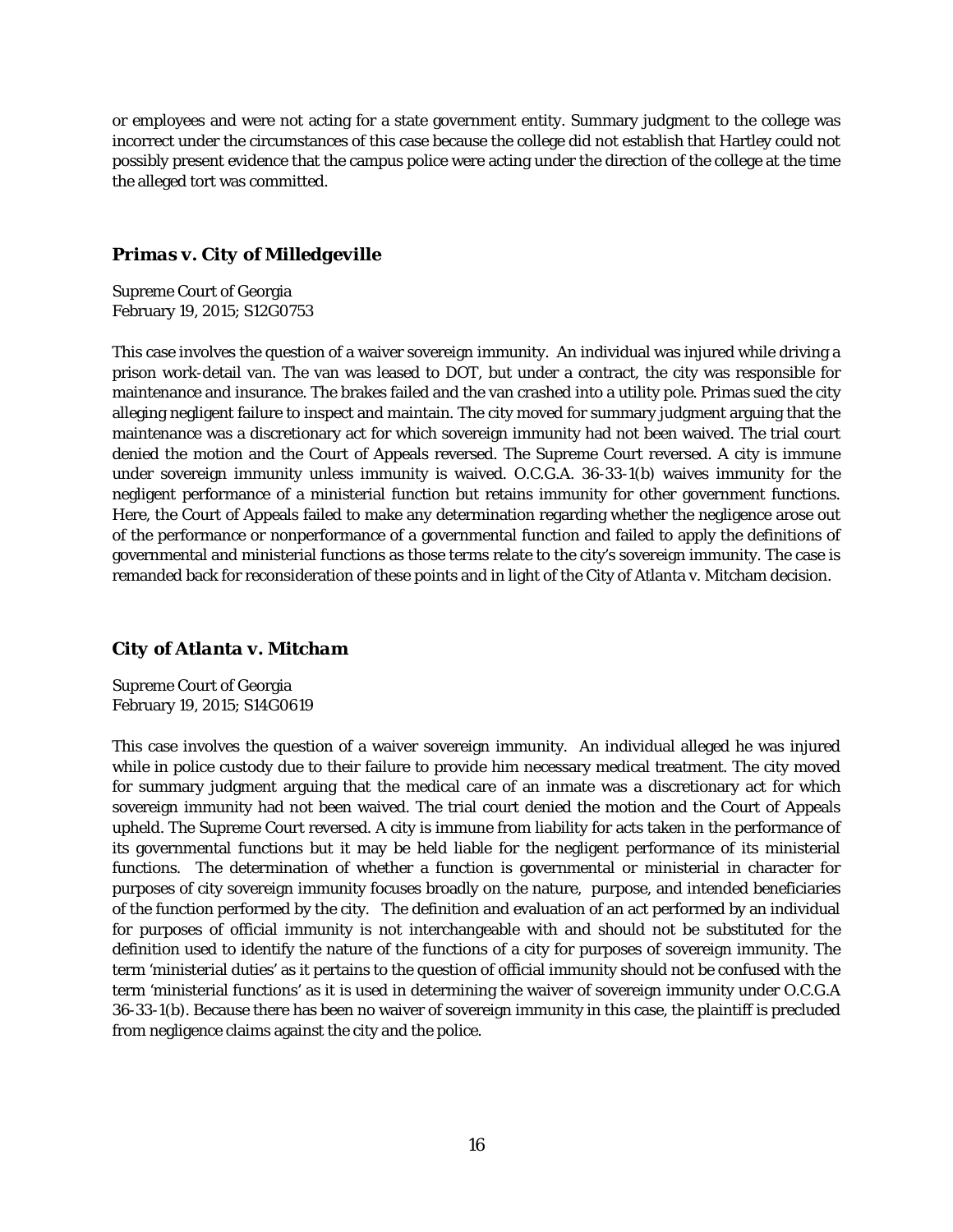#### *City of Atlanta v. Mitcham*

Georgia Court of Appeals September 16, 2015; A13A0912

The Supreme Court overruled the Court of Appeals in this case *{see above}*. Accordingly, the Court of Appeals vacated its 2013 decision and adopted the judgment of the Supreme Court as its own.

#### *Williams v. Pauley*

Georgia Court of Appeals March 2, 2015; A14A2033

This case involves the question of immunity in the context of attempting to impound livestock. A police officer responded to a call that a horse was wandering loose on the highway. The horse had a halter but no rope or reigns were attached. The officer called for instructions and was told to try and lead the horse as far off the median as possible. The officer led the horse off the median but it followed the officer back onto the median. The officer departed the scene trying to locate a rope or restraint, but a car hit the horse and a fatality resulted. A wrongful death suit ensued. The trial court denied the officer's motion for summary judgment on the basis of official immunity and the Court of Appeals reversed. The record shows there were no protocols or instructions of any kind that the police department used to guide officers how to deal with stray horses or other livestock. In determining whether the officer was entitled to official immunity, the issue is whether the officer's actions were discretionary or ministerial. Although O.C.G.A. 4-3-4(a) requires the impoundment of stray animals or livestock, it contains no specific instructions or procedures and consequently the officer in his case was clearly required to use deliberation and judgment. Consequently, official immunity applies.

#### *Board of Regents of the University System of GA v. Winter*

Georgia Court of Appeals May 8, 2015; A14A1851

This case involves a breach of contract dispute between UGA and a research scholar who was a British citizen. *{The fact situation involves an array of attempts to change employment status through several federal agencies and the interested reader is directed to the case text for those matters.}* UGA ultimately withdrew its employment offer as Winter had failed to secure the necessary visa. Winter sued for breach of contract in the State Court of Fulton County. The trial court denied summary judgment to UGA. The Court of Appeals reversed. UGA asserted that all breach of contract cases were required to be filed in the superior court under OCGA 50-21-1. The Court rejected that assertion noting that it was not exclusive and merely states that such actions "shall be proper" in superior court. The Court agreed with UGA that it was entitled to summary judgment under sovereign immunity. The parties did not enter into a formal traditional written agreement signed by both parties and Winter failed to carry the burden of proof that the parties has entered into signed contemporaneous agreements sufficient to establish a written contract.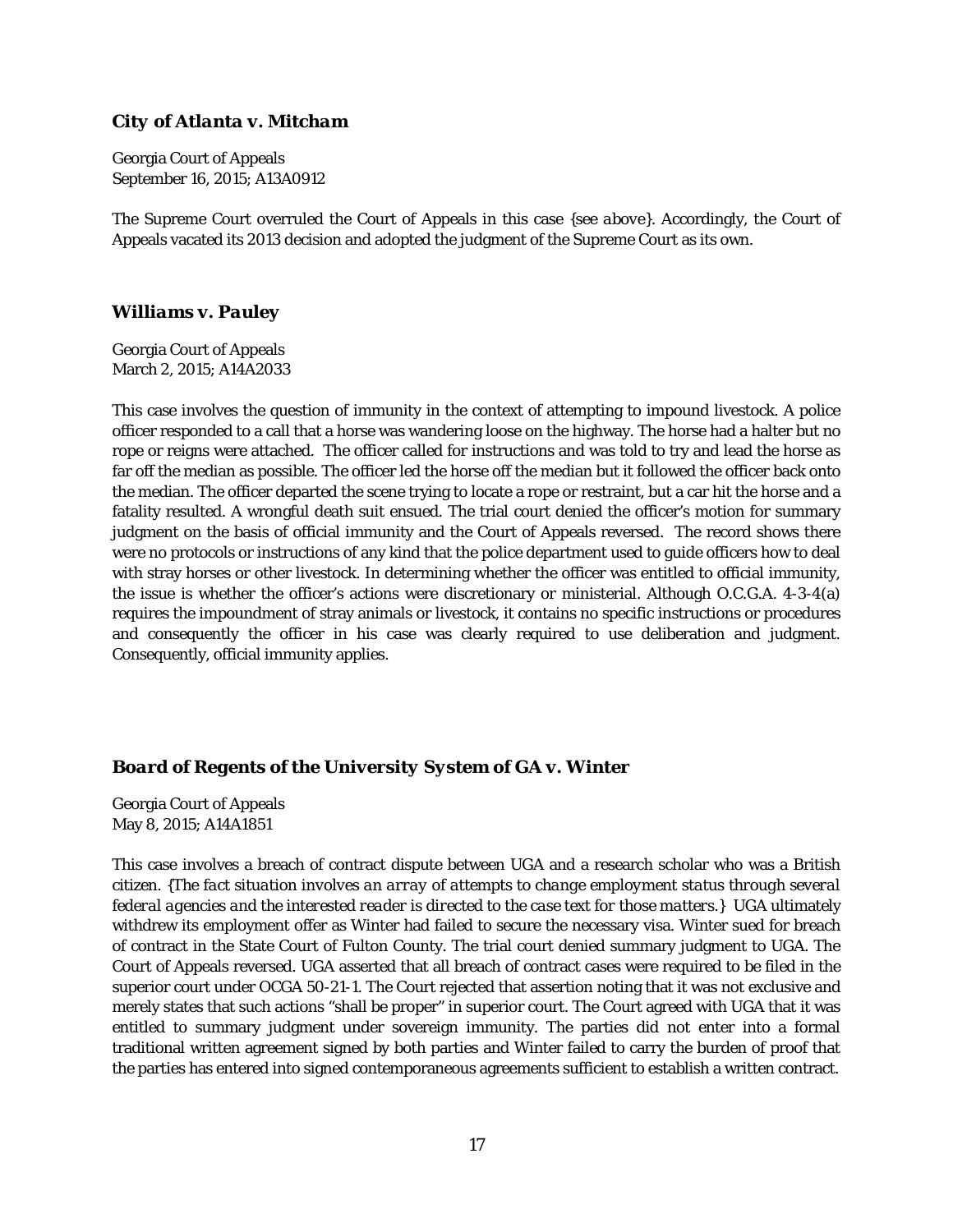#### *Wyno v. Lowndes County*

Georgia Court of Appeals May 11, 2015; A14A2086

This case involves sovereign immunity. A woman was killed by a neighbor's dog and her husband sued the dog's owner as well as the county and four county employees with animal control services. The trial court dismissed the action against the county and the county employees concluding that sovereign immunity, or, alternatively, the Responsible Dog Ownership Law, OCGA 4-8-20 et seq. barred the action. The Court of Appeals affirmed the dismissal against the county and the county employees in their official capacities. However, the Court reversed the dismissal of the action against the employees in their individual capacities. The plaintiff challenged the constitutionality of the statute as violating Art. IX, Sec. II, Para. IX (d). The trial court implicitly rejected that challenge, but the Court, citing the *City of Decatur*, *Stafford*, and *Buchan* cases, noted that it cannot review that ruling until the trial court makes it expressly. Consequently, the case is remanded back for further proceedings on that issue.

#### *Tucker v. Pearce*

Georgia Court of Appeals June 11, 2015; A14A2105

This case involves a wrongful death action resulting when an inmate hung himself in jail with his socks. Police officers responded to a 911 call and arrested a man outside a home with a gun. There were two notes wrapped around his driver's license which an officer did not believe were suicide notes. After arrival at the station, intake procedures were followed, but the officer failed to do a medical screening. The detainee committed suicide with his socks. The officer was sued for wrongful death. The officer moved for summary judgment on the basis of sovereign immunity and that there was insufficient evidence that his acts caused the death. The trial court denied the motion for summary judgment. The Court of Appeals reversed the trial court. The issue was whether the failure to perform the medical screening was the proximate cause of the suicide or whether the suicide was an unforeseeable act that was not caused by the officer's failure to screen. Generally, suicide is an unforeseeable intervening cause of death which absolves the tortfeasor of liability, unless the tortfeasor's act causes the injured party to kill himself during a rage, frenzy, or uncontrollable impulse. Here, the exception to the rule does not apply since Pearce was calm and controlled and appeared to know what he was doing. Also, there was no evidence that even if the screening had taken place that the suicide could have been prevented. The plaintiff's argument that the test would have offered information regarding a suicide risk is purely speculative.

#### *Brown v. GeorgiaCarry.Org, Inc.*

Georgia Court of Appeals June 10, 2015; A14A2021

This case involves the issue of qualified immunity in the context of a malicious prosecution claim under 42 USC 1983. An armed man attempted to enter a shopping mall with a holstered gun. A security guard had informed the man that the mall premises had a no-weapons policy and to take the gun back to his vehicle. On the way to his vehicle, he was approached by another security guard and an off-duty police officer who demanded to see his weapon license. The suspect refused and the officer called in and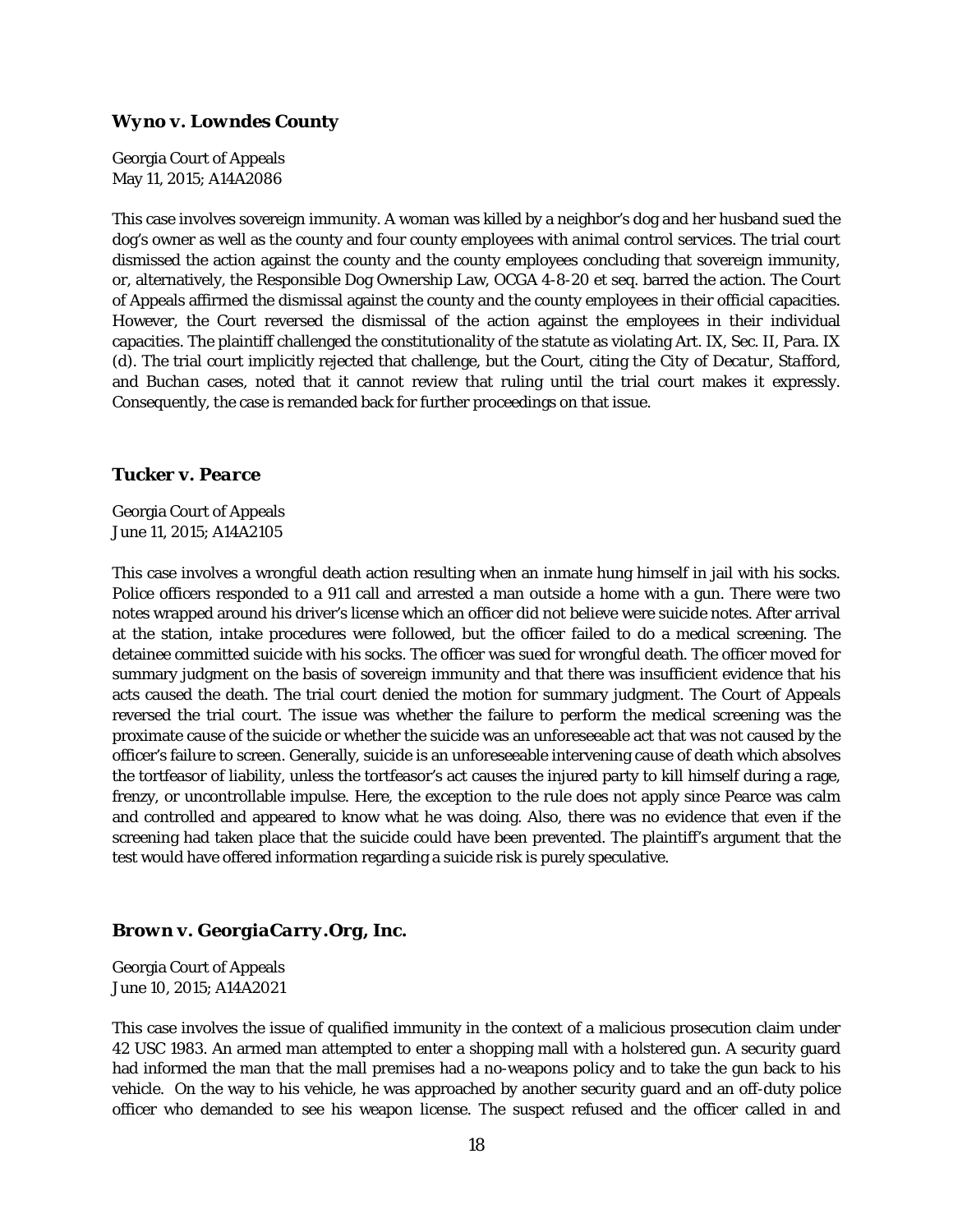dispatch sent officers to the scene. He was arrested as a suspect in a shoplifting case and for obstruction under O.C.G.A. 16-10-24(a) as he continued to refuse to produce either his gun license or driver's license. The suspect brought a malicious prosecution claim under 42 USC 1983. The trial court denied the officers' motion for summary judgment on the basis of qualified immunity. The Court of Appeals reversed the trial court. The issue was whether the officers had "arguable reasonable suspicion" to detain the suspect and request identification. If so, then qualified immunity applies. Here, there was positive and uncontroverted evidence that complaints had been received about a man with a gun inside the mall and that the man was a suspect in a shoplifting incident in that mall. This was not a first tier encounter (*Terry* stop) where a citizen could merely walk away from the officer.

#### *Georgia Department of Transportation v. Wyche*

Georgia Court of Appeals July 28, 2015; A15A0346

A construction worker was struck and killed by a car while employed by a road construction firm contracting with the Dot to perform night road repairs. The driver of the car had proceeded through a green light at a dark intersection which was not marked with construction signs. Another company was under contract to DOT to perform inspections and ensure safety compliance. The trial court denied DOT's motion to dismiss on the basis of sovereign immunity. The Court of Appeals reversed the trial court. The DOT's sovereign immunity has not been waived for the negligence committed by independent contractors. Responsibility for site safety was not on an employee but on a contractor.

#### *Tuggle v. Rose*

Georgia Court of Appeals August 6, 2015; A15A0711

A teacher was accused of assault and battery by a student. The trial court denied the teacher's motion to dismiss on the basis of official immunity. The Court of Appeals reversed the trial court. First, the trial court relied upon self-contradictory evidence regarding the duration of an alleged 'headlock' which evidence was not admissible. Second, no evidence was presented that the teacher's actions violated school district policies. Finally, there is no evidence of actual malice. Evidence of frustration, irritation, and possibly anger, do not equate to actual malice sufficient to overcome official immunity.

#### *City of Fitzgerald v. Caruthers*

Georgia Court of Appeals August 3, 2015; A15A0442

A city employee was injured by a falling tree limb while standing at a street curb. The trial court denied the city's motion to dismiss on the basis of sovereign immunity. The Court of Appeals affirmed the trial court. Under O.C.G.A. 32-4-93(a), a city generally has a ministerial duty to keep streets in repair and are liable for injuries resulting from defects after actual notice or after the defect has existed for a sufficient length of time for notice to be inferred. This Court has held defects include objects adjacent to or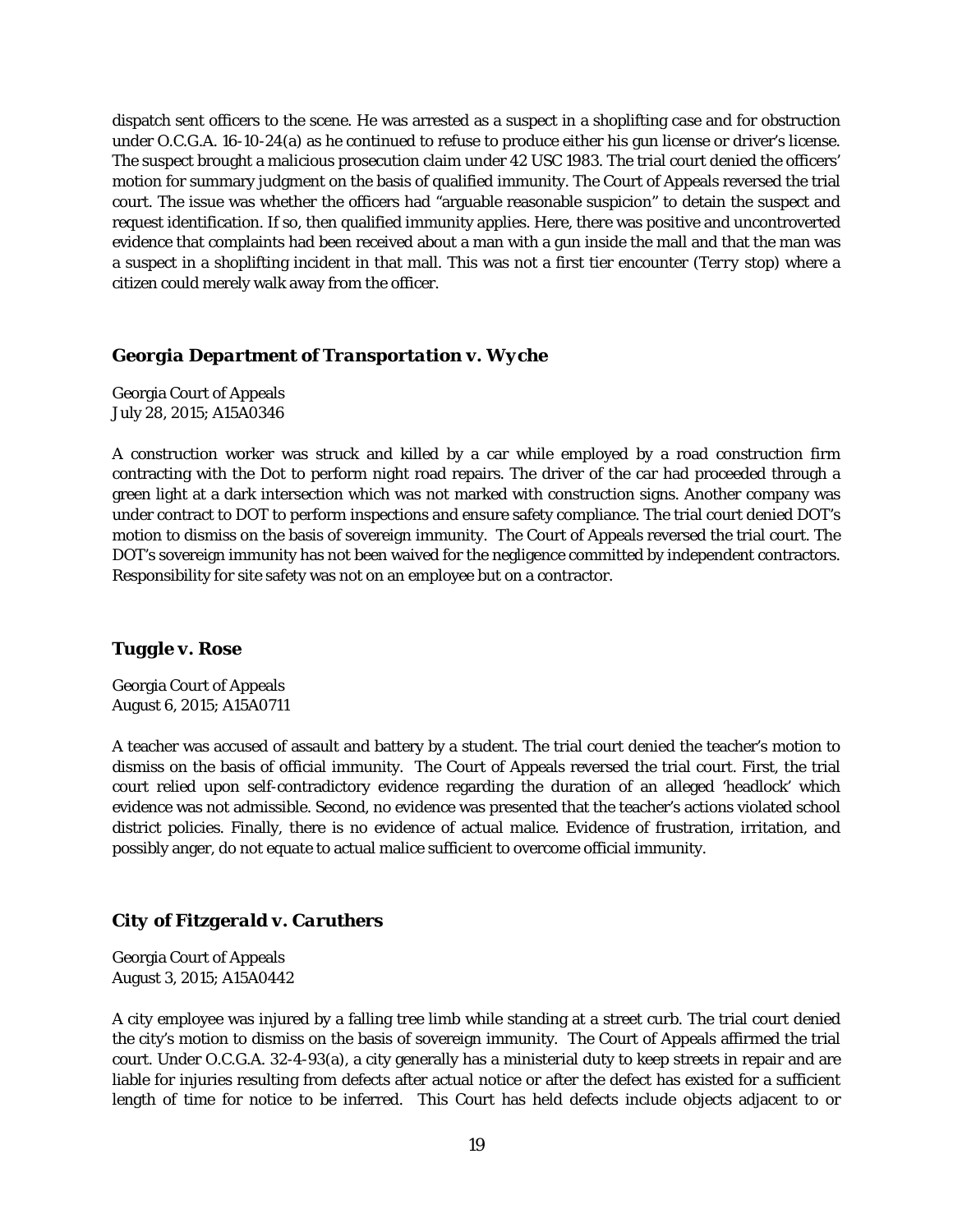suspended over a street which render it unsafe. While unclear if the city had actual notice as it had admitted that not all complaints about conditions were documented, there was a question as to whether it had constructive notice. Consequently, denial of summary judgment was correct.

#### *Tattnall County v. Armstrong*

Georgia Court of Appeals August 20, 2015; A15A0163

A county jail inmate alleged that he was denied proper medical care in jail and sued the sheriff and the county. The trial court dismissed as to the sheriff, but, denied the county's motion to dismiss on the basis of sovereign of official immunity. The Court of Appeals reversed the trial court. O.C.G.A 42-5-2(a) imposes the duty and cost of medical care of county inmates upon the county. However, this statute does not waive sovereign immunity and the trial court should have dismissed as to the county and the individual defendants. The Court overruled and disapproved both the *Cantrell v. Thomas* and *Middlebrooks v. Bibb County* cases.

#### *Layer v. Barrow County*

Supreme Court of Georgia October 21, 2015; S15A0725

Layer built a sewer pumping station for Barrow County. He alleged that he entered into an oral agreement with the county under which he would retain an interest in a portion of the pumping capacity. After he was refused the alleged interest, he sued the county, a city, and a host of county and city officials asserting breach of contract, unjust enrichment, unconstitutional taking, and other claims. He sought damages, just compensation, and specific performance in the form of injunctive relief and mandamus. The trial court dismissed the lawsuit. The Supreme Court affirmed. The Court analysis began with the breach of contract and various quasi-contractual theories and concluded they were all barred (except one) by sovereign immunity. Under the *SJN Properties* case, sovereign immunity does not bar mandamus relief. However, mandamus relief cannot be granted to enforce a private right under a contract, so it fails. The multitude of contractual and quasi-contractual claims fails because it is undisputed that none of the named persons was a party to the 'alleged' contract. Finally, while sovereign immunity does not bar an unconstitutional taking claim, such a claim requires that the taking be of a valid property interest. Here, since the 'alleged' contract was never reduced to writing, it does not bind the county and confers no valid property interest.

#### *City of Greensboro v. Rowland*

Georgia Court of Appeals November 12, 2015; A15A1145

The city installed expansion piping in a drainage ditch to remedy flooding. The plaintiffs' notified the city that the piping was causing flooding on plaintiffs' property. The plaintiffs' sued alleging that no easement had been acquired and no compensation made for the damaged property. The city moved to dismiss based upon sovereign immunity and failure to provide proper ante litem notice. The trial court rejected the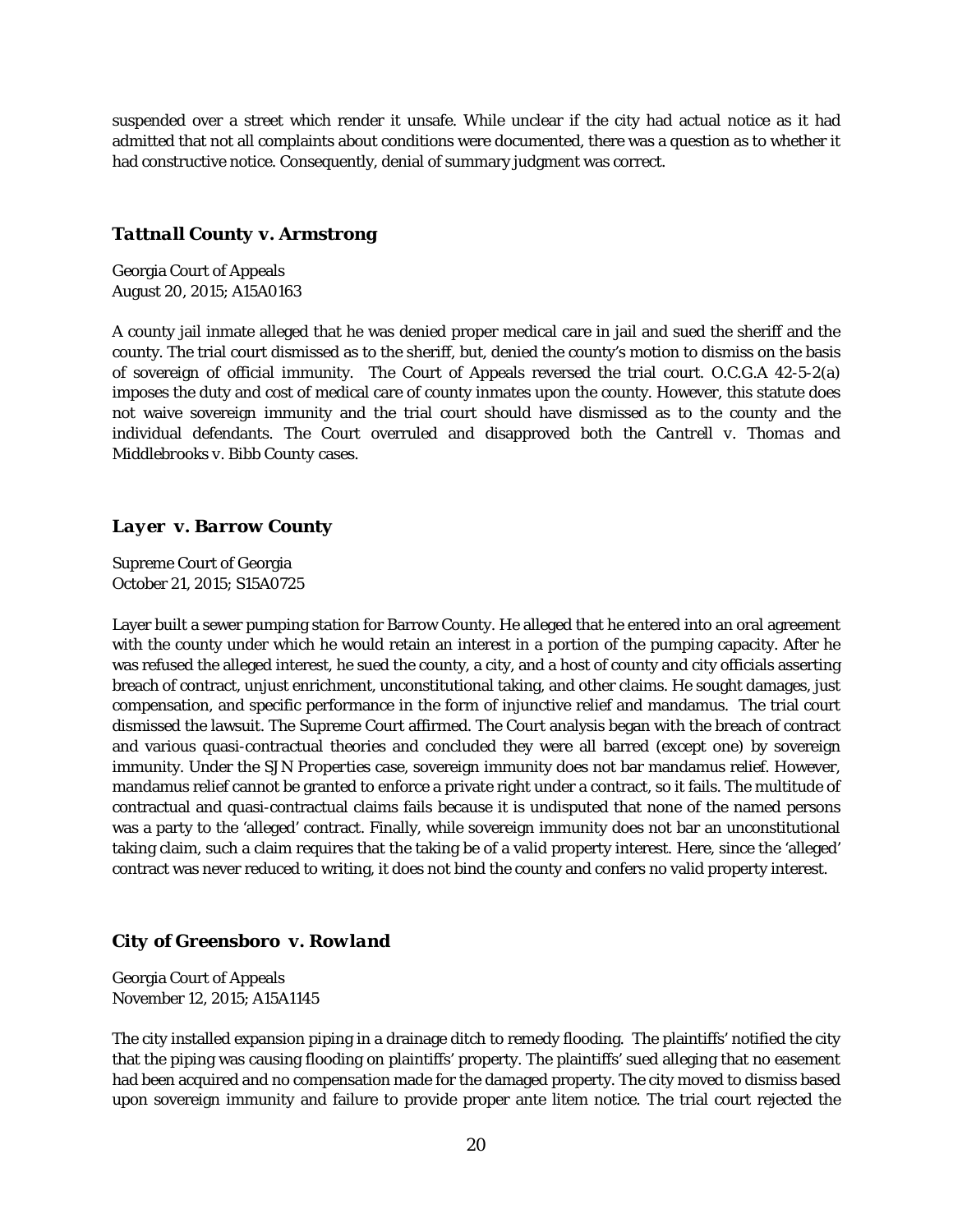motion without explanation. The Court of Appeals affirmed the denial of the city's motion. The Court analysis was simple. First, it held that *Sustainable Coast* as modified by *Shank* clearly deals with sovereign immunity for cities and applies equally to sovereign immunity under Article IX, Section II, Paragraph IX. Under *Shank*, the Constitution itself provides an exception to sovereign immunity for unlawful taking; hence, sovereign immunity has been waived in this case. Second, the plaintiffs' substantially complied with the ante litem notice statute sufficient to put the city of notice of the general character of the complaint.

#### *Crosby v. Johnson*

Georgia Court of Appeals December 18, 2015; A15A1095

A coroner transported a body to a shed behind his private funeral home that he operated instead of to the refrigerated county morgue. As a result, the deceased became unsuitable for an open casket. The family sued. The trial court characterized the coroner as a county official rather than a state official who would have been immune under the Georgia Tort Claims Act. The Court of Appeals reviewed O.C.G.A. 45-16-1 *et seq.* and concluded the coroner is a county officer. Nonetheless, the coroner was entitled to sovereign and official immunity.

#### *Jobling v. Shelton*

Georgia Court of Appeals December 22, 2015; A15A1090

The surviving parents of daughter killed when her car slid on an icy county road sued the manager of the county road maintenance division in both his official and personal capacities. The Court of Appeals agreed that the manager was entitled to sovereign immunity since no waiver thereof had been identified and entitled to official immunity since there was no evidence of action or failure to act with malice or willfulness. In fact, the road had received four ice treatments during the short period preceding the accident.

#### *Robinson v. MARTA*

Georgia Court of Appeals December 31, 2015; A15A1398

An off-duty police officer was involved in an altercation with an intoxicated person at a MARTA station. Although not the aggressor and merely defending himself he was tased by a MARTA officer and several MARTA officers piled on him and handcuffed him. The intoxicated man was charged, but the off-duty officer was not. He then sued MARTA alleging personal injury caused by excessive force and false arrest and due process violations under 42 U.S.C. 1983. The trial court granted summary judgment to MARTA. The Court of Appeals affirmed. Qualified immunity under 42 U.S.C. 1983 applies to government officials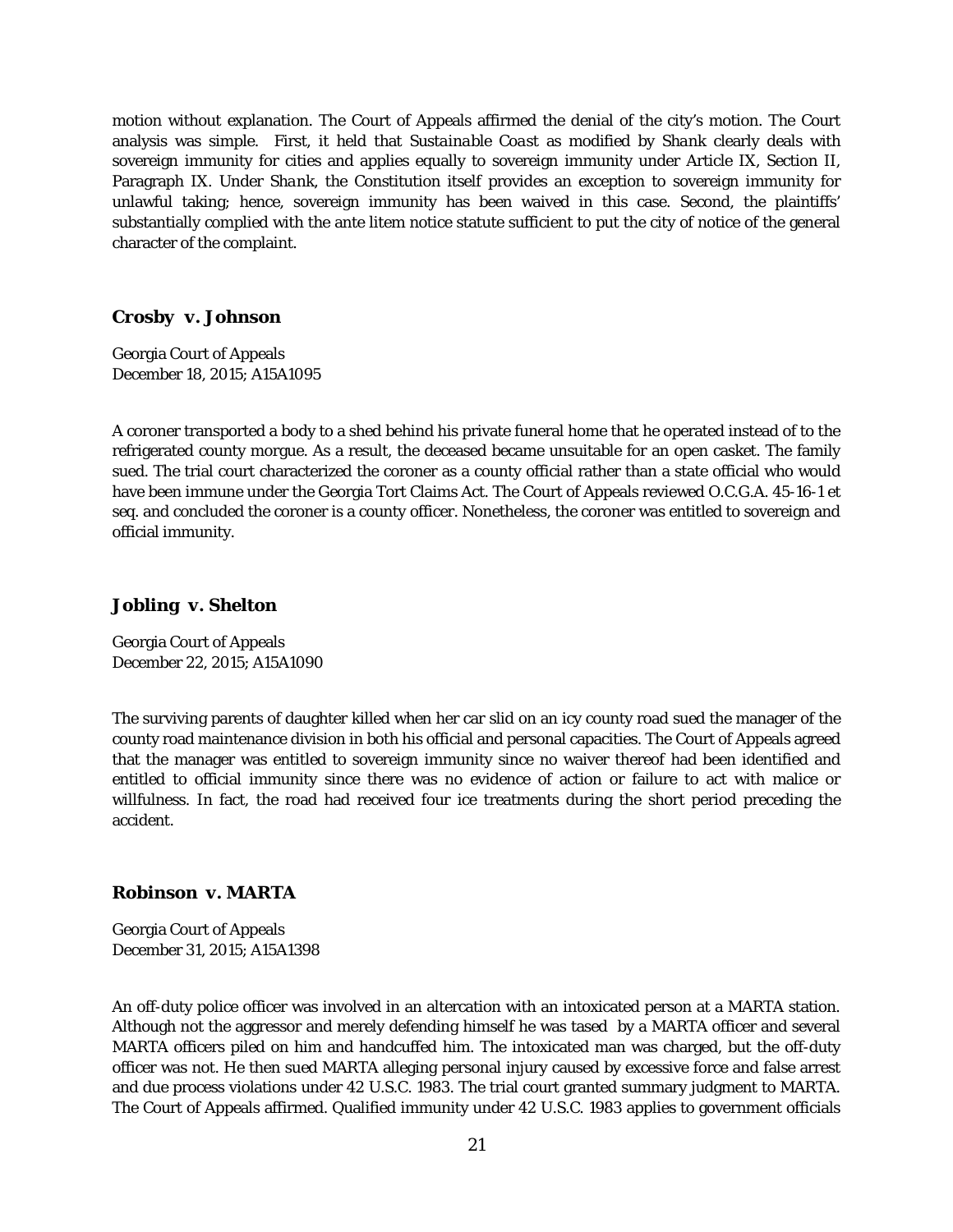performing discretionary functions if their conduct does not violate clearly established statutory or constitutional rights. The test for reasonable force must be judged from the perspective of a reasonable officer on the scene rather than with 20/20 hindsight. The reasonableness inquiry is an objective one and if a reasonable officer would have acted similarly under the same circumstances, then qualified immunity applies.

### **INTERGOVERNMENTAL AGREEMENTS**

#### *Jackson County v. Upper Oconee Basin Water Authority*

Georgia Court of Appeals January 7, 2015; A14A0805

This case involves a dispute regarding the terms of an intergovernmental agreement executed between the authority and several counties. The Court of Appeals upheld the trial court's grant of summary judgment to the authority. The authority could not be held in breach of an obligation under the agreement when, by its plain terms, the agreement did not impose the obligation on the authority.

### **JUDICIAL SALARIES**

#### *Lewis v. Chatham County Board of Commissioners*

Supreme Court of Georgia November 11, 2015; S15A1251; S15A1252

This case involves a salary dispute between the probate judge and the board of commissioners. In Chatham County, the salaries of judicial officers, as well as many others, are specified by local Act and not by general law minimum salary statutes. Here, the local Act provided specifically for longevity increases for magistrates but made no such provision for the probate judge. Under the 2007 local Act, the magistrates received a longevity increase in 2013. The probate judge sued asserting that he was entitled to the same increase on equal protection grounds. The trial court denied the probate judge's request for declaratory judgment and mandamus. The Supreme Court affirmed. The Court analysis was simple. The probate judge failed to show he was similarly situated to members of a class who were treated differently than he was treated. In other words, he had to show that probate judges are similarly situated to magistrates. They are not. The Constitution and general laws creates theses courts as separate classes with separate jurisdictions and powers, duties, and functions.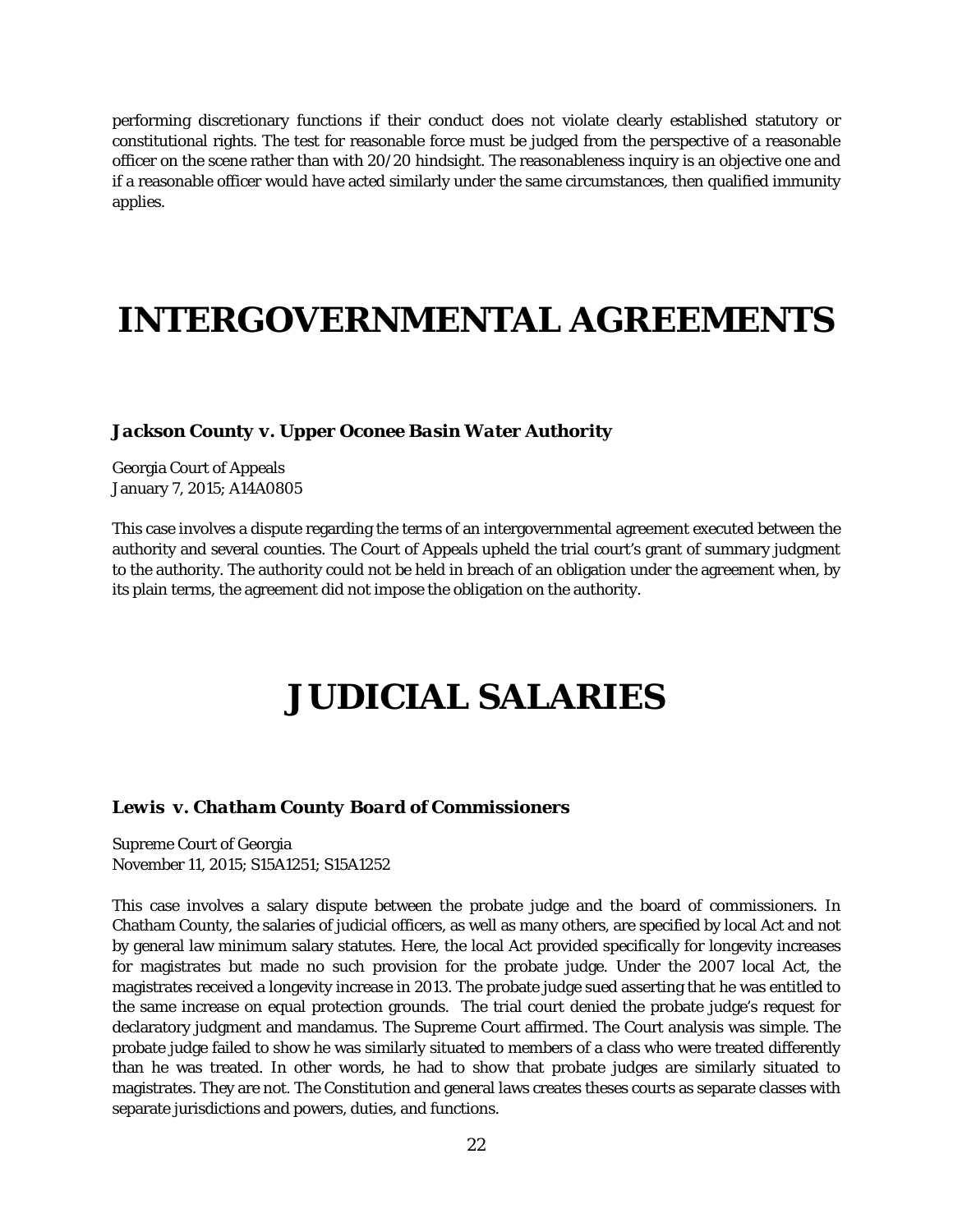# **OPEN MEETINGS\OPEN RECORDS**

#### *Lue v. Eady*

Supreme Court of Georgia June 19, 2015; S15A0117

This case involves a dispute over the actions of a mayor who was sued for violating open meetings, the city charter, and city personnel policies. The Court held that where the city charter required a quorum of 4 councilmembers, and makes a distinction between the mayor and a councilmember, a quorum is not attained by the mayor and three councilmembers. The Court disallowed a claim for a civil penalty against the mayor under O.C.G.A. 50-14-6 since the mayor was sued in her official capacity but not in her individual capacity. The Court noted that injunctive relief does not provide a remedy against an act which has already been completed and also that a claim to remove someone from office must be asserted against the officeholder in their individual and not official capacity.

#### *Gravitt v. Olens*

Georgia Court of Appeals September 14, 2015; A15A0348

*{This is a long and complicated case and interested readers should consult the text of the complete opinion}*.

The Attorney General (AG) brought a civil action under O.C.G.A. 50-14-5 to enforce the Open Meetings Act (OMA) against a mayor and city council for refusing to let a member of the public attend and videotape a city council meeting. The trial court denied the city's motion for summary judgment on the basis of sovereign and official immunity; granted summary judgment to the AG on the OMA claim; and imposed civil penalties and attorney fees against the city. The Court of Appeals affirmed in part and reversed in part. First, there is no merit to the city's contention that sovereign immunity bars an action against it to enforce an OMA claim brought by the AG. In ruling that it was not creating a judicial exception to sovereign immunity, the Court held that because the city derives its sovereign immunity from the state, and because the state's own immunity cannot be asserted against the state, the city had no immunity which could be asserted to bar the state's enforcement claim. The Court noted that the trial court relied on other reasoning to conclude that sovereign immunity did not apply here, and indicated that it would affirm the trial court nonetheless under the 'right for any reason' rule. Second, to the extent that the mayor took action which negligently violated the OMA, his actions were ministerial, and he was not entitled to official immunity. The third point involves statutory construction. The OMA does not define 'person'. O.C.G.A. 1-3-3 does define the term to include a 'corporation'. However, when looking at the OMA as a whole, it is clear the legislature did not intend a 'person', within the meaning of the OMA, to include a municipal corporation or any other kind of corporation. Hence, the trial court's ruling which allowed the imposition of civil penalties against the city under O.C.G.A. 50-14-6 was error.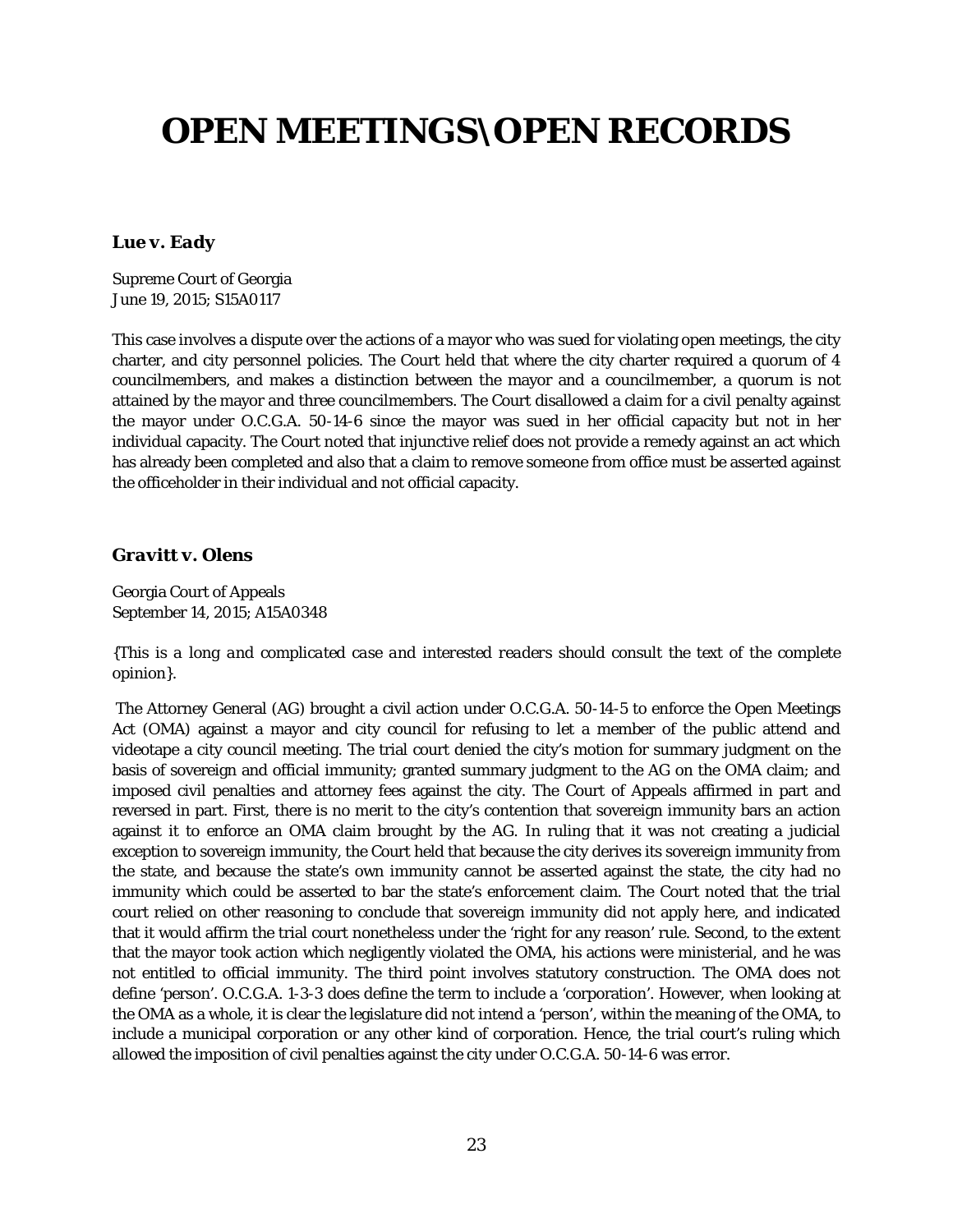#### *Schick v. Board of Regents of the University System of Georgia*

Georgia Court of Appeals December 16, 2015; A15A1128

*{This is a long decision with a complex fact situation and the interested reader is directed to the text of the entire opinion. The case also includes a good discussion of standards of statutory construction.}*

This case involves the applicability of exemptions of the open records law to a variety of records relating to a budget shortfall at a member institution of the board of regents. The Court of Appeals reversed the trial court because the exemption relied upon, O.C.G.A. 50-18-72(a)(4) did not apply. The trial court was allowed on remand to conduct in-camera proceedings to determine if the withheld documents could be exempt under another exemption. Further, no attorney fees would be allowed under O.C.G.A. 50-18-73(b) since there was substantial justification for the violation. Here, employees worked nights and holidays trying to respond as expeditiously as possible to the voluminous requests.

### **ORDINANCES**

#### *Whitfield v. City of Atlanta*

Supreme Court of Georgia February 5, 2015; S14A1882

#### *{This case involves a city ordinance, but the principle of law is that same for a county ordinance.}*

In a case involving vehicle immobilization ordinance, the Supreme Court reversed the trial court ruling that the ordinance was unconstitutional. Not only was a certified copy of the ordinance missing from the record, there was no copy at all. Citing the *Strykr* and *Thorsen* cases, the Court again followed the rule that an ordinance must be properly presented in the record, by producing the original thereof or a certified copy. Without it, the constitutionality cannot be adjudicated.

#### *Oasis Goodtime Emporium I Inc. v. City of Doraville*

Supreme Court of Georgia June 19, 2015; S15A0146

This case involves constitutional challenges to a city's nude dancing ordinance. *{This is an extremely long case so interested readers should consult the text of the entire opinion.}* A nude dancing club operated in the unincorporated area of a county. The location became included in the corporate limits of a city by means of a local Act. The city had an ordinance which prohibited alcohol sales in sexually oriented businesses. Oasis challenged the local Act under O.C.G.A. 28-1-14(b), but had no standing as that provision was designed to protect government, not the public. The ordinance itself was upheld under the standard analysis of the *Paramount Pictures* 3 pronged test. Finally, the argument that Oasis should have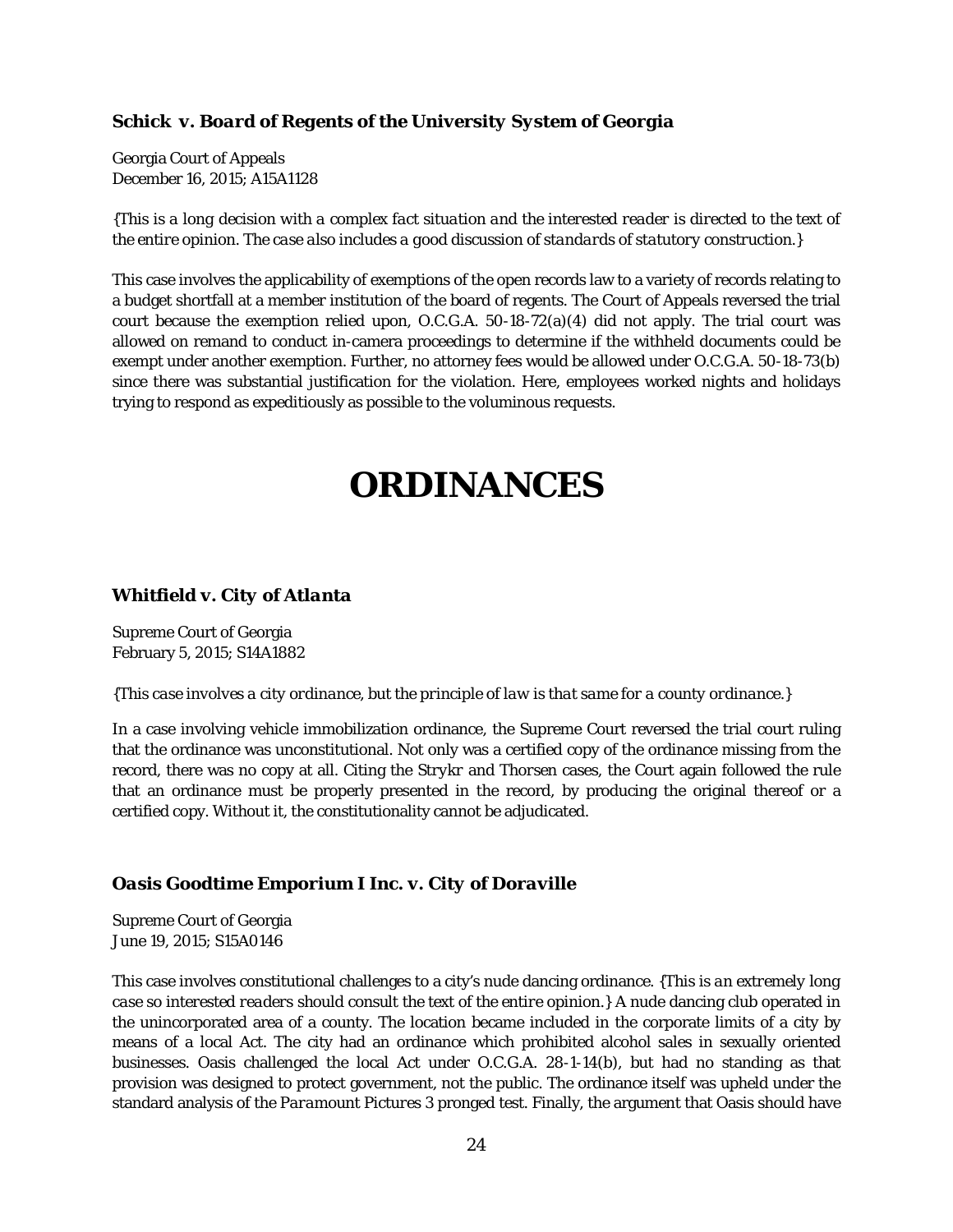been grandfathered in was brushed aside. A vested right might have precluded retroactive application of a zoning ordinance but this case involves a business licensing ordinance so application of the ordinance was proper.

#### *Elbert County v. Sweet City Landfill LLC*

Supreme Court of Georgia July 8, 2015; S15A0489

This case involves a challenge to a county's solid waste disposal ordinance. In 2009, the LLC requested a special use permit for a landfill. At that time, the county was in the process of amending its solid waste ordinance to exempt from special use permits a 'waste to energy' facility as defined under O.C.G.A. 12-8- 22(41). The LLC sought to amend its application to qualify as a waste to energy facility and thus be exempt from the special use permit. The county took no action on the LLC application, but went forward with a proposal for a different facility operated by a different LLC. Two lawsuits were filed by the first LLC. In 2011, that LLC and the county entered into a 'tolling agreement' while they sought common ground on the special use permit application. Then, the county again amended its solid waste ordinance to require that all solid waste facilities, including waste to energy facilities, must have a special use permit. In 2012, the board of commissioners voted not to enter a host agreement with the first LLC and also to terminate the tolling agreement. In 2013, the LLC sought injunctive relief and a declaration that the solid waste ordinance was unconstitutional. The trial court granted summary judgment to the LLC on the ground that the ordinance violated the dormant commerce clause of the US constitution and equal protection clause of the state constitution. The Supreme Court reversed the trial court. The LLC had a vested right to have the county issue a letter of zoning compliance with the solid waste plan, but failed to obtain a final decision from the Board and afford it the opportunity to address the claim of a vested right to a special use permit. In other words, the court can only address the issue after the local zoning authority has refused to issue the necessary permit. Thus, the trial court erred in reaching the merits of the claim. Finally, the trial court failed to apply the balancing test required under the *Pike* case. When an ordinance regulates even handedly to effectuate a legitimate local public interest, and its effects on interstate commerce are only incidental, it will be upheld unless the burden imposed on interstate commerce is clearly excessive in relation to the putative local benefits. The case is remanded in order for this balancing test to be applied.

# **OUTDOOR ADVERTISING**

#### *Golden Isles Outdoor LLC v. The Lamar Co. LLC*

Georgia Court of Appeals May 7, 2015; A14A2020

This case involves a dispute over a digital billboard ordinance. Lamar submitted an application to the city to convert a traditional poster billboard into a digital billboard which was granted. The ordinance limited the number of digital bill boards and Lamar's competitor, Golden, was only able to get one billboard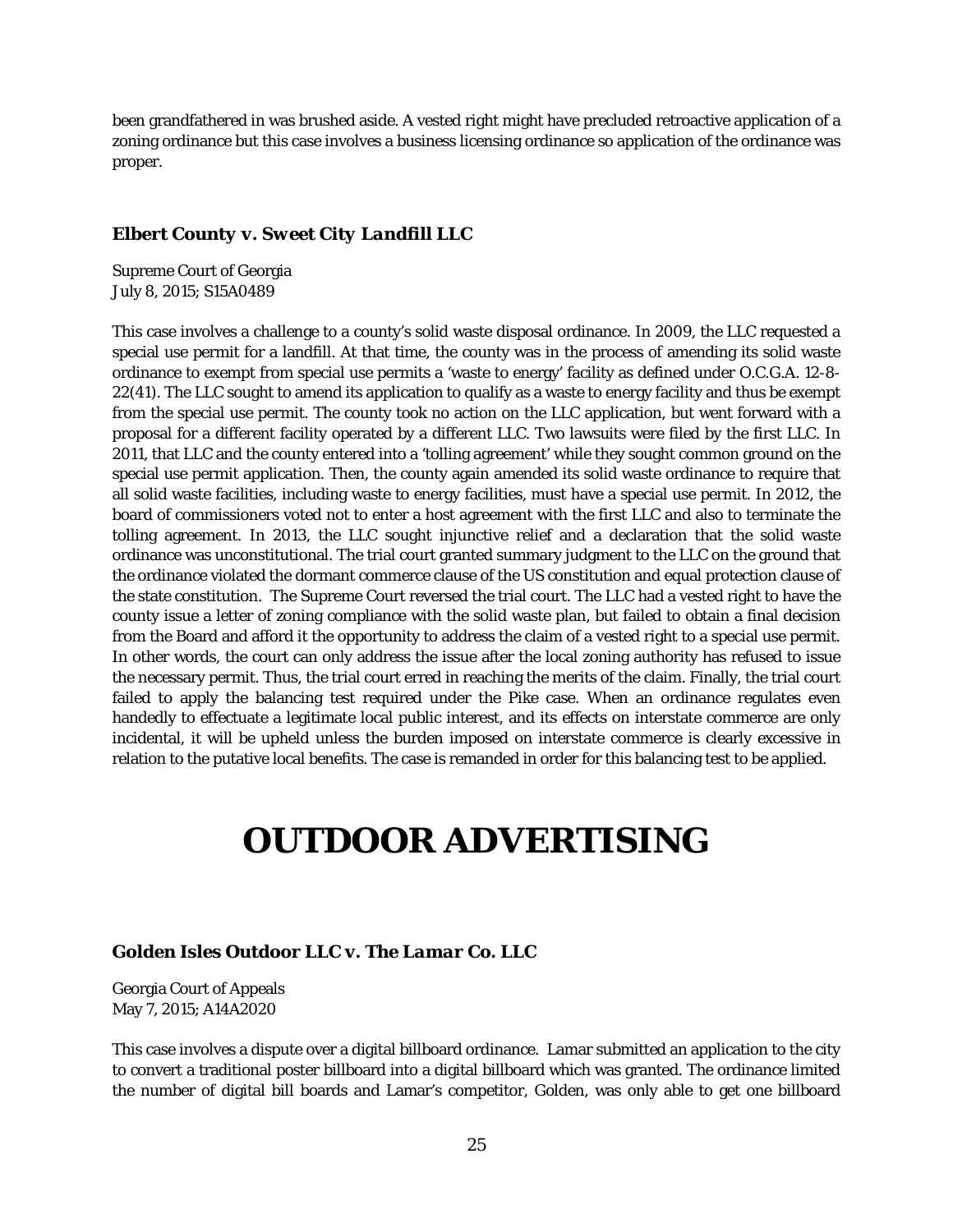approved since one of the remaining permits had already gone to Lamar. Golden challenged the Lamar permit in the zoning board asserting that the ordinance did not allow the Lamar permit since the street was a collector street and not a four-lane or arterial road. The board agreed and rescinded the Lamar permit. Lamar appealed and the superior court reversed the zoning board. Golden appeals and asserted that the trial court erred in its construction of the zoning ordinances. The Court of Appeals reversed. The Court cited the *Reed*, *Carringer*, *Dailey*, and *Sikes* cases and noted that in considering the meaning of a city ordinance, a court should apply the same well-settled principles that guide the construction of statutes. Here, the cardinal rule would be to ascertain and effectuate legislative intent and to do so by looking at the ordinance not as an isolated part but in context of the other ordinances of which it is a part. When the meaning is doubtful, then courts should look to the legislative history to ascertain intent. The Court applied those principles and concluded that the trial court had erred.

# **POWERS OF A MAYOR OR COUNTY COMMISSION CHAIR**

#### *Kautz v. Powell*

Supreme Court of Georgia June 18, 2015; S14G1161

A city charter expressly authorized the mayor to hire the city attorney. (The provision did not state employment duration or that the appointee was to 'serve at the pleasure of'). The charter was silent on who could exercise termination powers. The Court of Appeals (in a 4-3 decision) affirmed the trial court holding that since there was no express termination authority in the charter, but, that the charter did state that the city council was vested with all powers of government not otherwise provided for, then the city council, and *not the mayor*, had the power to fire the city attorney. The power to terminate could not be implied. The Court stated that it "was neither necessary nor allowable for a court to construe the unambiguous provisions of the charter as implicitly giving the mayor" the authority to fire. A strongly worded dissent, citing the *United Healthcare of Georgia*, *Bailey, Wright,* and *Clark* cases noted that long standing Georgia law held that a governmental official or agency that was granted the power to hire an officer for an indefinite term necessarily possessed the power to remove that officer. The dissent noted further that statutory construction "must square with common sense and reasoning, and a statute should not be interpreted in a manner that would lead to an absurd result." The Supreme Court reversed the Court of Appeals. The Court noted that the charter provision relied upon by the lower court was insufficient to overcome the universally accepted rule that where no tenure is fixed and no other provision is made for removals, an appointing authority retains the right of dismissal as an incident to the power of appointment.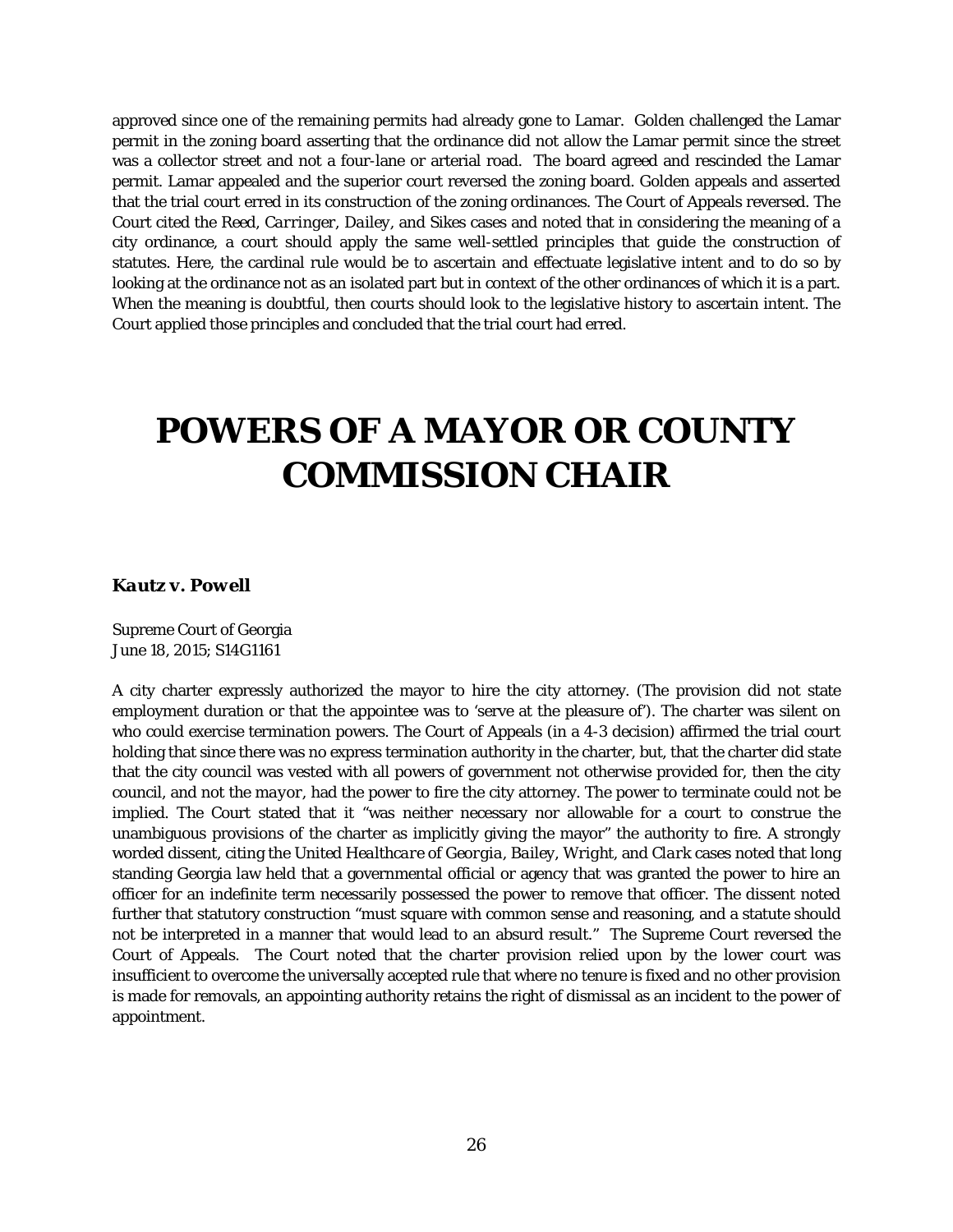# **PRESCRIPTIVE TITLE**

#### *Smith v. Mitchell County*

Georgia Court of Appeals December 14, 2015; A15A0958

This case involves a boundary dispute between a parcel of county property and a parcel owned some individuals. The county relied upon a 1991 survey and the individuals relied upon a 2012 survey. The trial court submitted the matter to a special master. Notice was sent out about an evidentiary hearing and neither party responded. The special master concluded the county survey was correct and the trial court decreed fee simple title to the county. The Court of Appeals upheld the trial court. The objection as to the lack of a hearing was waived by the failure to respond to the hearing request. Further, the evidence showed clearly that the county had attained title by prescription and met all of the requirements of O.C.G.A. 44-5-161.

# **QUO WARRANTO**

#### *Jones v. Boone*

Supreme Court of Georgia July 7, 2015; S15A0521

#### *{This case deals with the termination and appointment of a city attorney but is equally relevant to county attorneys.}*

A city charter required the affirmative vote of four council members to adopt any motion. The charter authorized the mayor to vote only in the case of a tie, but, authorized the mayor to vote in all elections for officers elected by the city council. Finally, the charter also provided that the city attorney would be appointed by the city council and serve at the pleasure of the city council. At a council meeting a motion was made to terminate the city attorney. The vote was 3 yes, 2 no, and 1 abstention. The mayor then voted yes to get the needed 4 votes. The same vote pattern was repeated for the delegation of the power of appointment of an interim city attorney by the mayor. The ousted city attorney sought leave to file a quo warranto petition challenging the mayor's actions as ultra vires. The trial court granted the petition. The Supreme Court affirmed the trial court. The city attorney had standing to seek quo warranto and also followed a procedure specifically approved by the Supreme Court under the *Richardson* case and under O.C.G.A. 9-6-60. The Court did not address the argument that the mayor was without authority to appoint the city attorney. Under the *Merry* case, this Court recognized that the requirement of a specific number of affirmative votes exhibits a legislative intent that an abstention NOT be counted as an affirmative vote or a negative vote. In this case, the charter is silent on how an abstention is to be treated and there is no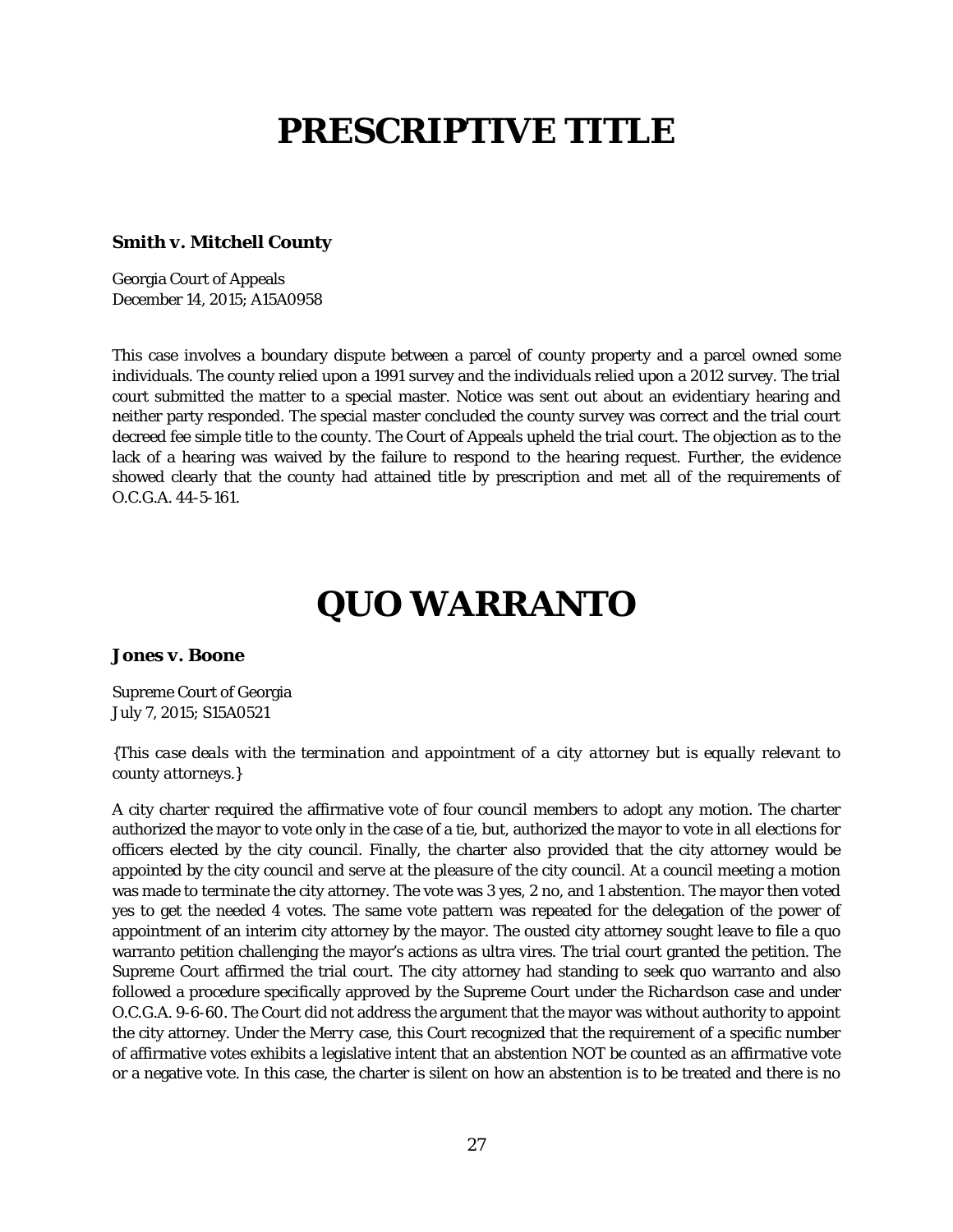evidence that the council adopted Roberts Rules of Order or any procedure to handle abstaining votes. Consequently, there was no tie vote and without 4 affirmative votes, the actual motion failed.

### **TAXATION**

#### *CPF Investments LLLP v. Fulton County Board of Tax Assessors*

Georgia Court of Appeals March 3, 2015; A14A2268

This case involves the question of a valuation dispute. In 2011, the LLLP purchased real property from Freddie Mac. The board of tax assessors (BTA) did not value the property at the purchase price as required under O.C.G.A. 48-5-2(3). The BTA asserted that paragraph (3) did not apply to government sales as those sales do not constitute arms' length transactions. The trial court denied the LLLP's motion for summary judgment and the Court of Appeals reversed. The question of whether Freddie Mac is a government agency is relevant only if paragraph (3) allows the BTA to treat property sales involving government agencies differently from other property sales. It does not. It requires that FMV be set at the purchase price for the next taxable year. The BTA had the burden of proof to show that the sale was other than an arm's length transaction. Where there is an absence of evidence supporting the BTA's position, or, there is affirmative proof contradicting that position, then the taxpayer is entitled to summary judgment.

#### *SJN Properties LLC v. Fulton County Board of Tax Assessors*

Supreme Court of Georgia April 2, 2015; S14A1493

This case involves the question of a valuation dispute. SJN disagreed with the BTA's method of valuing leasehold estates arising from a sale-leaseback bond transaction involving the Development Authority of Fulton County. The trial court granted the BTA's motion for summary judgment. The court struck as untimely two voluminous affidavits (one of which was a statement by SJN's counsel) served on the BTA at 5:24 PM the day before the hearing. The Supreme Court upheld the summary judgment but concluded reluctantly that the trial court erred in striking the affidavits. The Court found that the "voluminous eleventh-hour filing" was "discourteous" and "the gamesmanship in such delayed filings distasteful", but that the O.C.G.A. 9-11-56(c) "regrettably" allowed such tactics. Consequently, the Court would consider the affidavits de novo in its review. The Court noted that the dual role of SJN's counsel as both lawyer and witness constituted "questionable ethics" and that "the fact that SJN could apparently find no witness or documentary evidence to substantiate its claims other than the self serving so-called 'testimony' of its own attorney, demonstrates the propriety of summary judgment". Regarding the claim that the assessment in this case was faulty, the Court noted the long standing policy of taxing leasehold interest in real property that are subject of a financing agreement… at 50% of the appraised value for the term of the lease. The Court examined the testimony of SJN's "expert appraiser" and noted that the witness while assailing in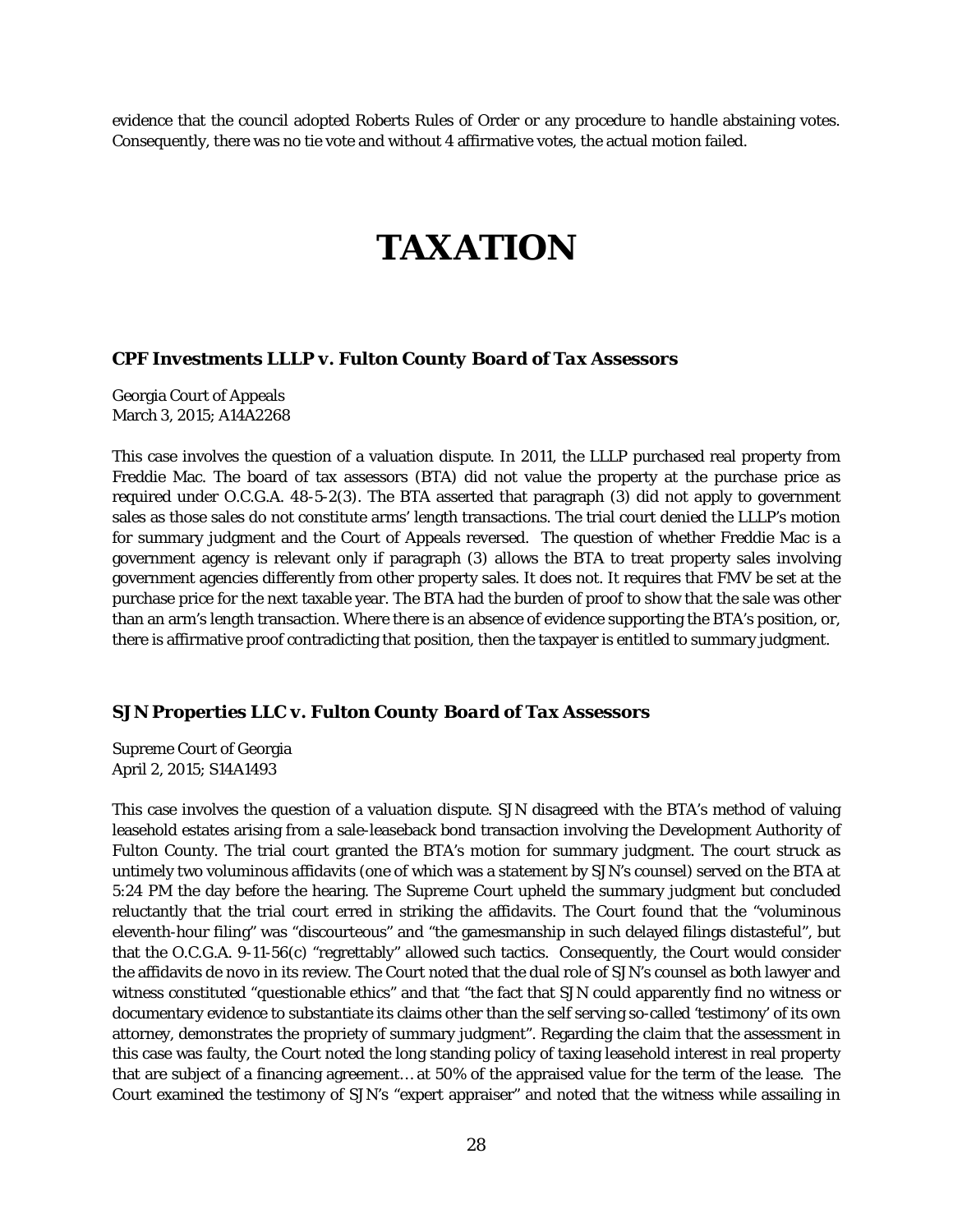the abstract the assumptions underlying the 50% formula actually admitted in the deposition that he has not actually appraised any of the leasehold estates involved in the case. Critically, when asked point-blank whether the assessed values of any of the contested properties in any given year were incorrect, he replied that he did not know. The Court concluded that SJN fails for the simple reason that no evidence shows that any actual assessment of any particular property has been or is other than at fair market value.

#### *Surette v. Henry County Board of Tax Assessors*

Georgia Court of Appeals July 15, 2015; A15A0218

This case involves property valuation under O.C.G.A 48-5-299(c).

#### *Ballard v. Newton County Board of Tax Assessors*

Georgia Court of Appeals July 22, 2015; A15A0298

This case involves the question of whether a tax sale is an arm's length transaction for purposes of the one year freeze under O.C.G.A. 48-5-2(3). The trial court ruled that it was not and this was upheld by the Court of Appeals. A tax sale is for the purpose of collecting taxes and is a forced sale and not one under normal conditions and clearly does not qualify as an arm's length transaction.

#### *Fulton County Board of Tax Assessors v. Piedmont Park Conservancy*

Georgia Court of Appeals September 4, 2015; A15A0356

The BTA denied a purely public charitable tax exemption to the conservancy as to a building which it owned, but which it rented a portion thereof to lessees who operated two restaurants. The BOE upheld the exemption denial. The trial court reversed and granted the conservancy the exemption on the portion of the building which was not leased to the restaurants. The Court of Appeals affirmed the trial court. Citing O.C.G.A. 48-5-41 (c) and (d), and many cases including *Nuci Phillips*, the Court noted that the Supreme Court has long granted tax exemptions to charities even when commercial activity at the property generates income so long as the income is used exclusively for religious, educational, or charitable purposes. The Court used the 3 prong *York Rite* test as the basis for granting a 'proportional' exemption for the building. In other words, the commercially used portion is taxable while the remainder is exempt. The Court made this finding despite the fact that nothing in the exemption statute provides for such a result.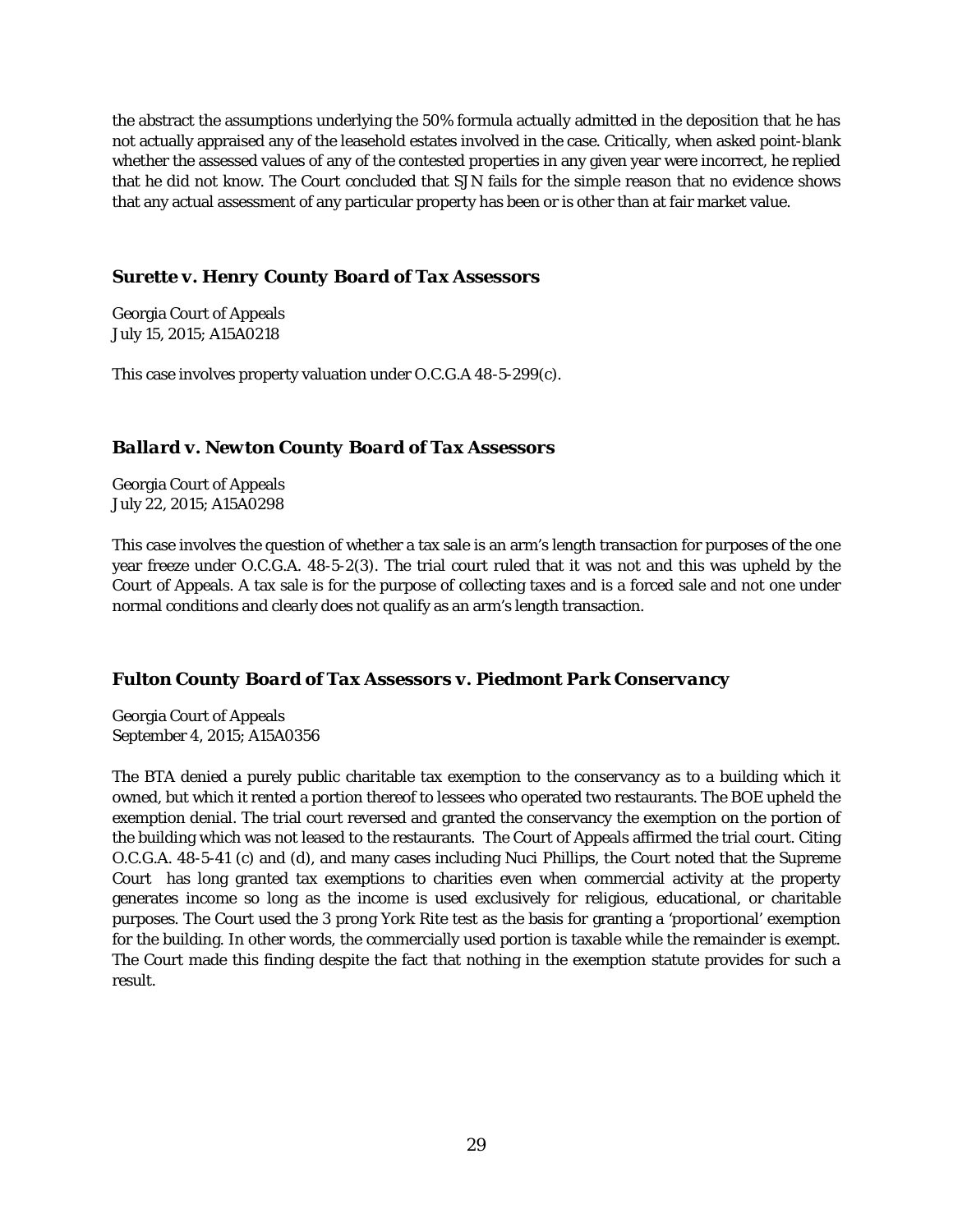#### *Dowdell v. Fitzgibbon*

Georgia Court of Appeals November 24, 2015; A15A1613

This case involves a personnel dispute between an appraiser and the chief appraiser of the Fulton County Board of Tax Assessors. An appraiser was terminated following a verbal and physically threatening confrontation with his supervisor after questioning regarding his leaving of confidential files in a hallway. The chief appraiser investigated the incident, determined several personnel regulations had been violated, and fired the appraiser. The appraiser appealed to the county personnel board. The board concluded that the appraiser should have been suspended not terminated. The chief appraiser filed a petition for certiorari with the superior court. The trial court determined that the board erred as a matter of law by imposing its own less severe discipline despite determining, indirectly, that the appraiser had violated a regulation for the third time during a two year period. (The violated regulation actually required termination.) On appeal, the Court of Appeals reversed. The Court's analysis on the matter would have centered upon two questions. First, was there any evidence supporting the superior court's decision? Second, does the record support the initial decision of the administrative agency? The problem however, was that the merits could not be reached because the record did not contain a certified copy of the relevant personnel regulations. It is well settled that neither trial nor appellate courts can take judicial notice of county ordinances or regulations. They must be alleged and proved by producing an original or a properly certified copy.

# **TORTS**

#### *Clayton County v. Segrest*

Georgia Court of Appeals August 21, 2015; A15A0502

During a police pursuit, the suspect's vehicle struck and killed the driver of a motorcycle. The surviving spouse sued the county for wrongful death. At trial, the county sought, under O.C.G.A. 24-7-702(b), to disqualify the testimony of plaintiff experts on the basis that the testimony was not reliable, not of assistance to the trier of act, and amounted to legal conclusions. The trial court denied the county's motion to dismiss. The Court of Appeals affirmed the denial of the motion to dismiss, but, reversed the trial court for failing to disqualify the testimony. The Court noted that the witnesses had specialized knowledge of police pursuit procedures, and that knowledge could allow them to draw conclusions from the evidence that a layperson could not. However, O.C.G.A. 24-7-704(a) specifically prohibits an expert from telling the jury what result to reach and prohibits testimony to the legal implications of conduct. Hence, in this case, the experts could not testify that the officer 'proximately caused' the death or acted in 'reckless disregard' of the pursuit standard.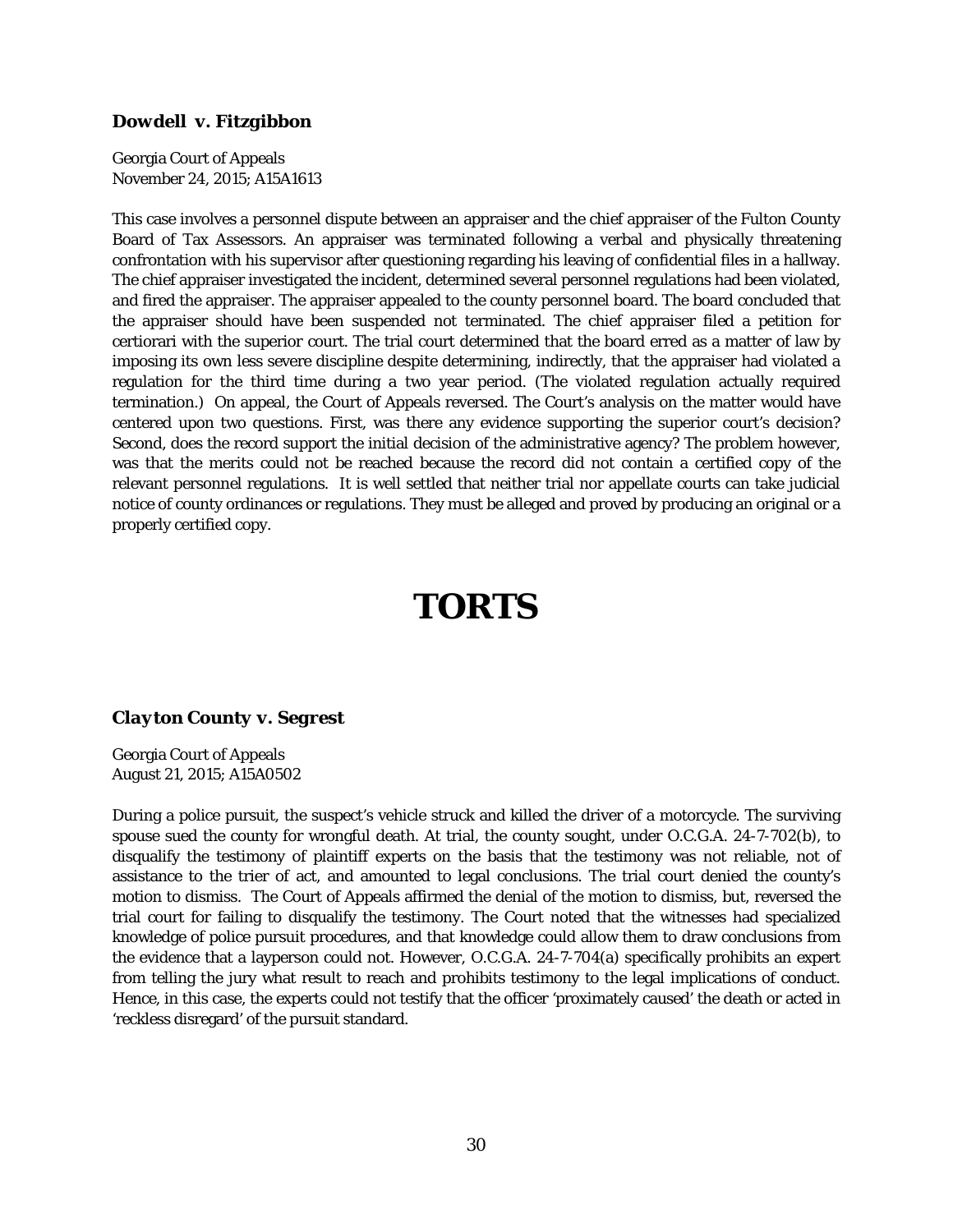#### *Brown v. DeKalb County*

Georgia Court of Appeals September 14, 2015; A15A0265; A15A0267

*{This is a substitute opinion in which the Court of Appeals vacates its original opinion. The original opinion reversed the trial court and the substitute opinion affirms the trial court}*.

A fire truck responding to an emergency call was blowing its air horn when it entered an intersection against a red light and struck another vehicle. The occupants of the vehicle were injured and sued the county. Based upon the direct evidence that the fire truck was authorized under O.C.G.A. 40-6-6 to enter the intersection against the red light, and in the absence of any evidence showing negligence on the part of the fire truck operator, the Court of Appeals affirmed the trial court's granting of summary judgment to the county.

### **WHISTLEBLOWER**

#### *Albers v. Georgia Board of Regents of the University System of Georgia*

Georgia Court of Appeals January 9, 2015; A14A1220

A college chief of police who was terminated by the college president alleged the action was in retaliation for upholding the law. The trail court granted summary judgment to president as well as the board of regents finding that the chief did not engage in protected whistleblower activity and that even if he had, there was no causal connection, and, that the claim was barred by the statute of limitations. The Court of Appeals reversed the trial court. Here, the chief repeatedly objected to the administration's interference with criminal investigations and attempts to influence the outcomes of criminal cases. Additionally, the record contains evidence of a causal connection between the whistleblowing activity and the termination. Finally, the statute of limitations did not bar the action because even though threats of termination had been ongoing for several years, it was filed within one year after the actual termination occurred.

#### *Tuohy v. City of Atlanta*

Georgia Court of Appeals June 11, 2015; A14A2148

This case involves the question of an alleged retaliatory termination under the whistleblower statute. The city treasurer was instructed by the chief financial officer to pay an invoice and charge the amount to a particular department. The treasurer refused after questioning the propriety of such as the invoice dealt with several departments. Shortly thereafter, the treasurer was terminated for performance reasons. A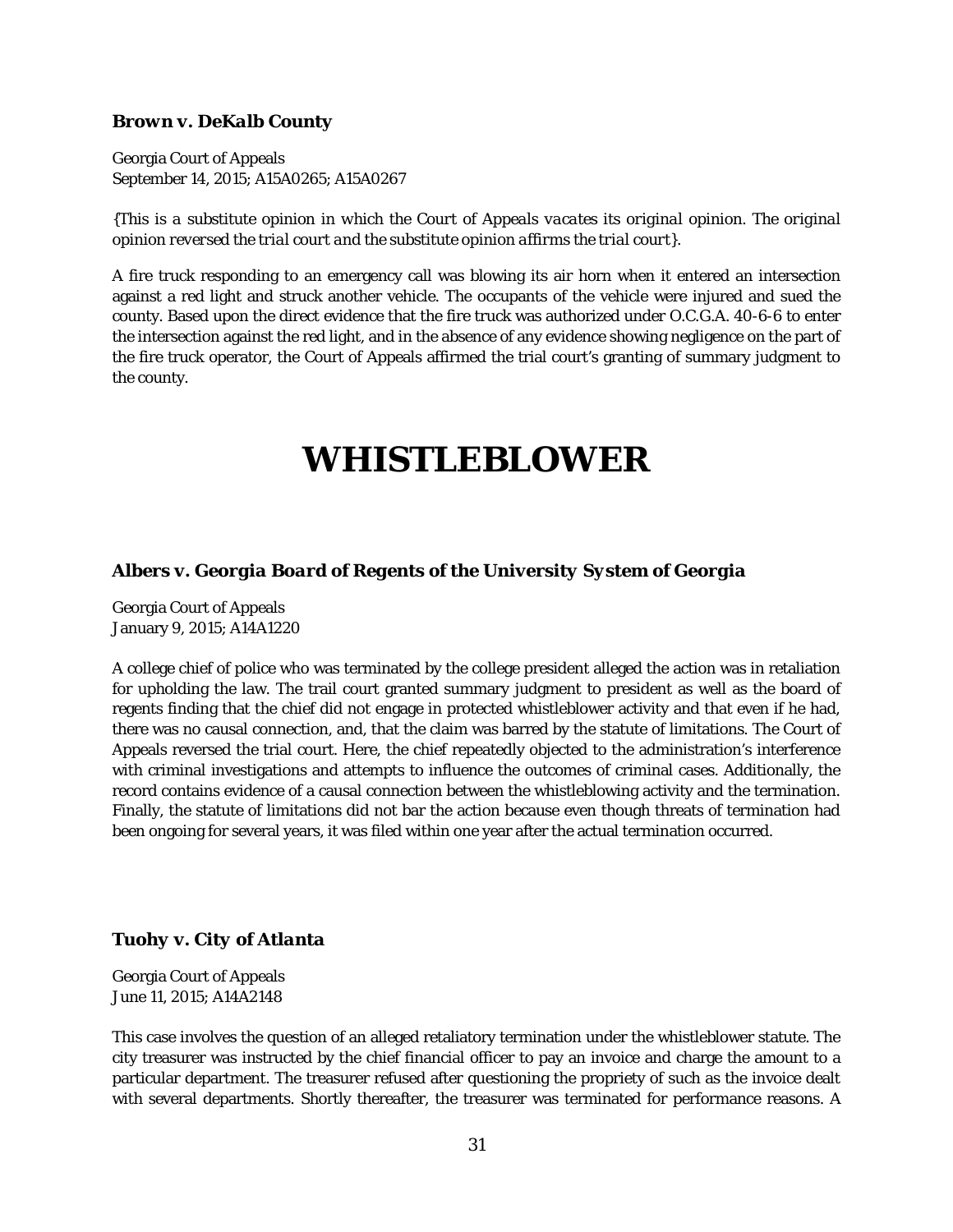whistleblower suit was filed under O.C.G.A. 45-1-4(a) alleging that he was fired for questioning an illegal or unethical directive. The trial court granted the city's motion for summary judgment. The Court of Appeals affirmed the trial court. Summary judgment is proper only when there is no genuine issue of material fact. Following *McDonnell Douglas*, the plaintiff failed to establish a prima facie case of retaliation and failed to show that the reasons for termination were pretextual. Had the plaintiff established a prima facie case, the burden would have shifted to the employer to articulate legitimate firing reasons. There was clear evidence that the firing was due to slow performance, approval of duplicate invoices, and the use of a work phone to issue physical threats.

### **ZONING**

#### *Southern States-Bartow County Inc. v. Riverwood Farm Property Owners Association Inc.*

Georgia Court of Appeals May 8, 2015; A14A1562

This case involves a dispute over a landfill application. To understand this convoluted case, one must follow the bouncing ball of facts. In 1989 the applicant filed for a landfill permit with EPD. This permit required compliance with local zoning. County zoning did not at that time allow landfills on that property and litigation ensued. In a related action, the Bartow County zoning ordinance was ruled invalid. As a result, the superior court ruled that since there was no valid zoning restriction on the property at the time of the application, the owner/applicant could secure a permit even though a reenacted ordinance prohibited the use. The county then issued a certificate of zoning compliance. Nothing more happened for ten years. In 2004, the applicant requested what was characterized as new permit application. Although the current zoning ordinance prohibited the use, the county assumed it was still governed by the trial court order and issued another certificate of zoning compliance. Again, nothing more happened for close to ten years. In 2012, the applicant submitted to EPD yet another certificate of zoning compliance that had been issued by the county. In 2013, plaintiffs sued contending that the landfill violated county zoning, and amended the allegations to include nuisance and RICO charges. The trial court denied the applicant's motion to dismiss. Then EPD issued a solid waste permit for the landfill. The applicant again sought a motion to dismiss this time alleging that the plaintiffs' were required to pursue an administrative remedy against EPD. The trial court granted partial summary judgment to the plaintiffs finding that the vested rights of the applicant had lapsed when it failed to commence landfill use of the property within one year under the initial permit. On appeal, the Court of Appeals agreed with the trial court that an administrative remedy under OCGA 12-2-2 was required because that proceeding would not resolve the issue of the primary claim that the landfill use violated the zoning ordinance. The Court also agreed with the trial court that, under the plain wording of the zoning ordinance, the vested right had lapsed for failure to commence operations within one year. The Court remanded the case back to the trial court however, because the trial court did not rule on the applicant's challenge to the constitutionality of the ordinance. The trial court also erred in ruling that the applicant had waived any vested right when it sought a new permit from EPD in 2004. Consequently, the case was remanded back for further proceedings.